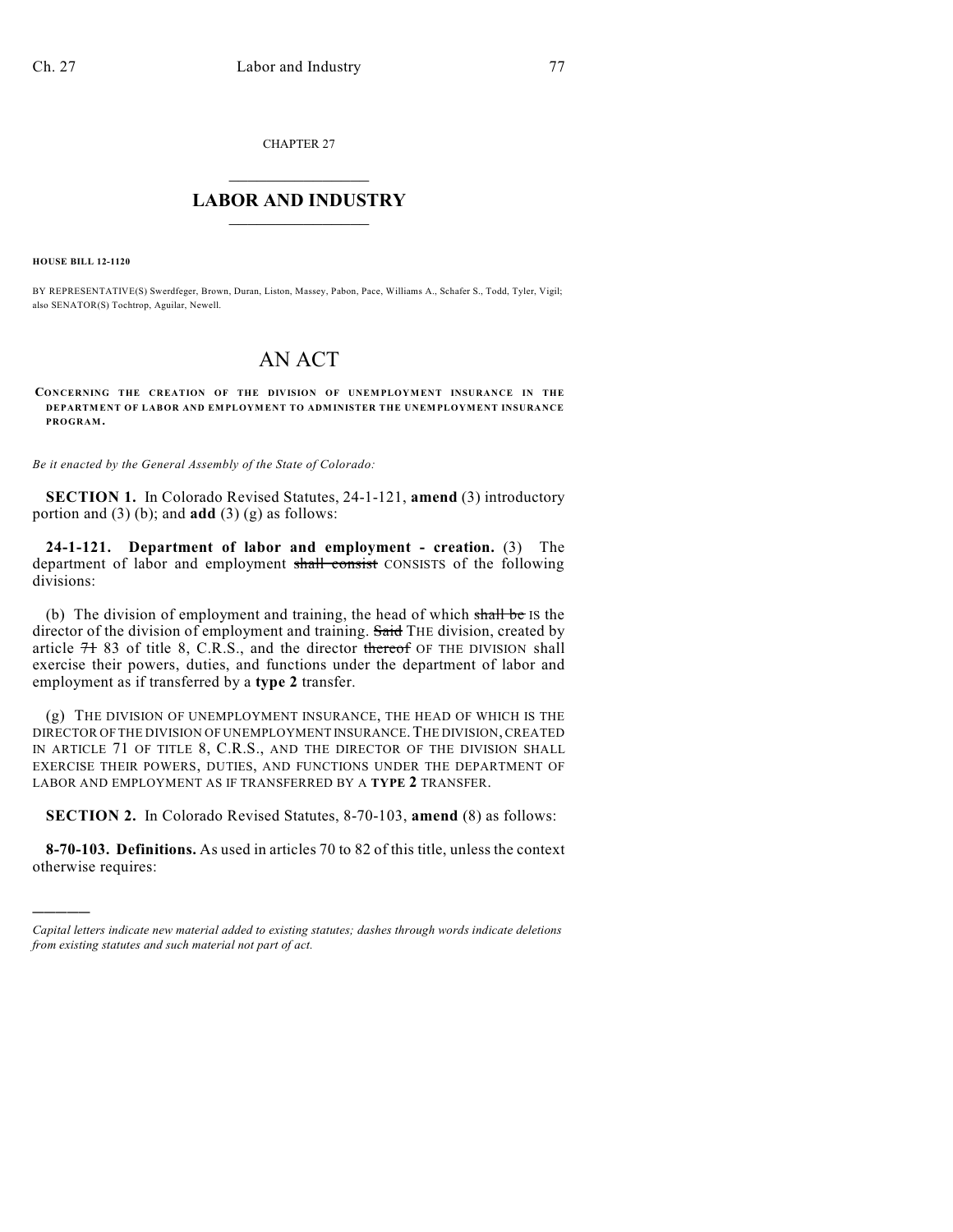(8) "Division" means the division of employment and training UNEMPLOYMENT INSURANCE.

**SECTION 3.** In Colorado Revised Statutes, **amend** 8-71-101 as follows:

**8-71-101. Division of unemployment insurance created - director.** There is hereby created a division of employment and training UNEMPLOYMENT INSURANCE within the department of labor and employment, the head of which shall be IS the director of the division. of employment and training. Whenever any law of this state refers to the division of employment, said law shall be deemed to refer to the division of employment and training.

**SECTION 4.** In Colorado Revised Statutes, **amend** 8-71-102 as follows:

**8-71-102. Powers, duties, and functions - acceptance of moneys.** (1) The functions of the division of employment and training shall comprise all administrative functions of the state in relation to the administration of articles 70 to 82 of this title. The DIRECTOR OF THE DIVISION SHALL PERFORM THE powers, duties, and functions of the director of the division prescribed under articles 70 to 82 of this title including rule-making, regulation, licensing, promulgation of rules, rates, regulations, and standards, and the rendering of findings, orders, and adjudications, shall be performed under the direction and supervision of the executive director of the department of labor and employment, as prescribed by section 24-1-105 (4), C.R.S. ANY VACANCY IN THE OFFICE OF DIRECTOR OF THE DIVISION SHALL BE FILLED IN THE MANNER PROVIDED BY LAW.

(2) The division may accept and expend moneys from gifts, grants, donations, and other nongovernmental contributions for the purposes for which the division is authorized.

**SECTION 5.** In Colorado Revised Statutes, **amend** 8-71-103 as follows:

**8-71-103. Organization of division.** (1) There shall be in the division the unemployment compensation section and the employment service section. The unemployment compensation and employment service sections shall be coordinate sections of the administrative organization.

 $(2)$  (a) The unemployment compensation section of the division shall constitute CONSTITUTES an enterprise for purposes of section 20 of article X of the state constitution, as long as the unemployment compensation section DIVISION retains authority to issue revenue bonds and the section DIVISION receives less than ten percent of its total annual revenues in grants, as defined in section 24-77-102 (7), C.R.S., from all Colorado state and local governments combined. For as long as it constitutes an enterprise pursuant to this section, the unemployment compensation section of the division shall IS not be subject to section 20 of article  $X$  of the state constitution.

(b) (I) Except as provided in subparagraph (II) of this paragraph (b), the enterprise established pursuant to this subsection (2) shall have HAS all the powers and duties authorized by articles 70 to 82 of this title pertaining to unemployment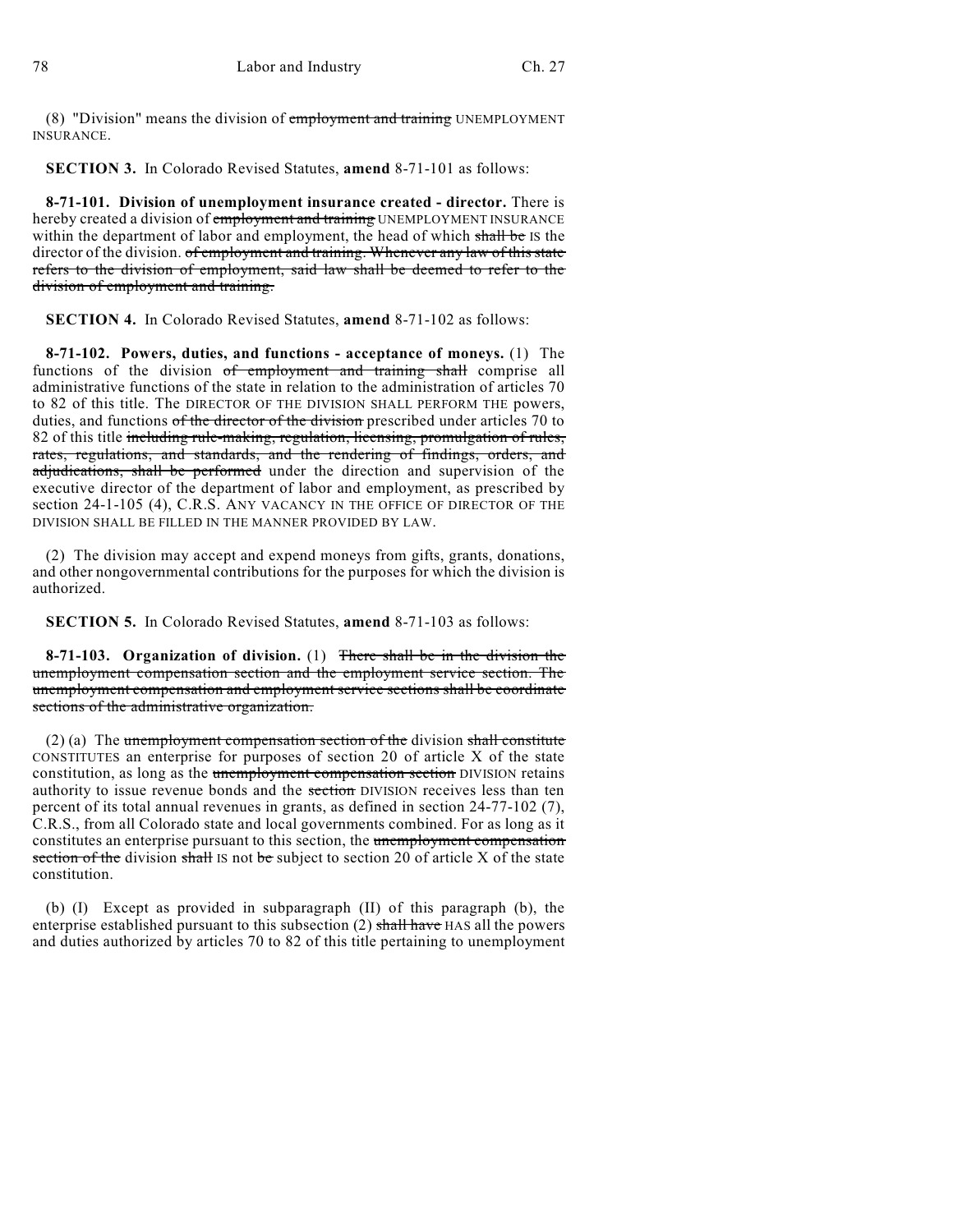#### Ch. 27 Labor and Industry 79

INSURANCE AND UNEMPLOYMENT compensation. The enterprise is not authorized to perform those powers and duties granted to the employmentservice section of the division pursuant to section 8-71-106, and the department's powers and duties under the "Colorado Work Force Investment Act", part 2 of this article.

(II) The employment support fund established in section 8-77-109 (1) shall not be included in or administered by the enterprise established pursuant to this subsection (2).

(c) Nothing in this subsection (2) shall be construed to limit LIMITS or restrict RESTRICTS the authority of the unemployment compensation section DIVISION to expend its revenues consistent with the provisions of articles 70 to 82 of this title.

(d) Subject to approval by the general assembly, either by bill or by joint resolution, and after approval by the governor pursuant to section 39 of article V of the state constitution, the unemployment compensation section DIVISION is hereby authorized to issue revenue bonds for the expenses of the section DIVISION, secured by any revenues of the section DIVISION.

**SECTION 6.** In Colorado Revised Statutes, **add with amended and relocated provisions** article 83 to title 8 as follows:

## **ARTICLE 83 Work Force Development**

## PART 1 DIVISION OF EMPLOYMENT AND TRAINING

**8-83-101. Definitions.** AS USED IN THIS ARTICLE, UNLESS THE CONTEXT OTHERWISE REQUIRES:

(1) "DEPARTMENT" MEANS THE DEPARTMENT OF LABOR AND EMPLOYMENT CREATED IN SECTION 24-1-121, C.R.S.

(2) "DIRECTOR" MEANS THE DIRECTOR OF THE DIVISION.

(3) "DIVISION" MEANS THE DIVISION OF EMPLOYMENT AND TRAINING IN THE DEPARTMENT.

**8-83-102. Division of employment and training created - director.** THERE IS HEREBY CREATED A DIVISION OF EMPLOYMENT AND TRAINING WITHIN THE DEPARTMENT OF LABOR AND EMPLOYMENT, THE HEAD OF WHICH IS THE DIRECTOR OF THE DIVISION OF EMPLOYMENT AND TRAINING.

**8-83-103. Powers, duties, and functions - acceptance of moneys.** (1) THE FUNCTIONS OF THE DIVISION COMPRISE ALL ADMINISTRATIVE FUNCTIONS OF THE STATE IN RELATION TO THE ADMINISTRATION OF THIS ARTICLE. THE DIRECTOR SHALL PERFORM HIS OR HER POWERS, DUTIES, AND FUNCTIONS PRESCRIBED UNDER THIS ARTICLE UNDER THE DIRECTION AND SUPERVISION OF THE EXECUTIVE DIRECTOR OF THE DEPARTMENT, AS PRESCRIBED BY SECTION 24-1-105 (4),C.R.S. ANY VACANCY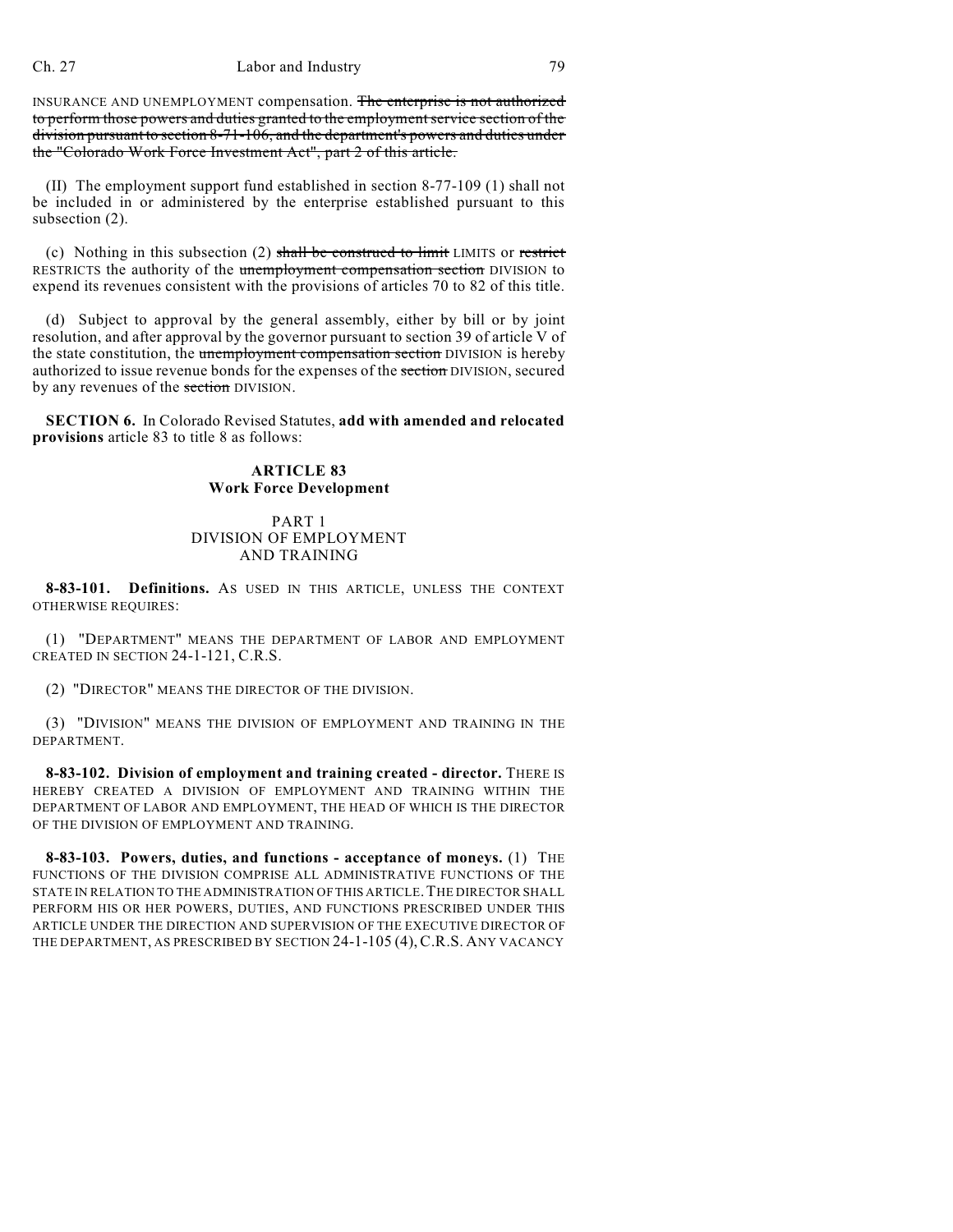IN THE OFFICE OF DIRECTOR SHALL BE FILLED IN THE MANNER PROVIDED BY LAW.

(2) THE DIVISION MAY ACCEPT AND EXPEND MONEYS FROM GIFTS, GRANTS, DONATIONS, AND OTHER NONGOVERNMENTAL CONTRIBUTIONS FOR THE PURPOSES FOR WHICH THE DIVISION IS AUTHORIZED.

**8-83-104. [Formerly 8-71-106] State employment service.** (1) The Colorado state employment service is established AS A SECTION in the division. of employment and training as a section thereof. The division, through such THE section, shall establish and maintain free public employment offices in such THE number and in such places LOCATIONS as may be necessary for the proper administration of articles 70 to 82 of this title ARTICLE and for the purposes of performing such THE duties as THAT are within the purview of the act of congress entitled "An Act To provide for the establishment of a national employment system and for cooperation with the States in the promotion of such system, and for other purposes.", approved June 6, 1933 (48 Stat. 113; 29 U.S.C. sec. 49 (c)), as amended, It is the duty of AND REFERRED TO IN THIS SECTION AS THE FEDERAL ACT.

(2) The division to SHALL:

(a) Cooperate with any official or agency of the United States having powers or duties under the provisions of the said FEDERAL act, of congress, as amended, or under such other FEDERAL acts of congress as may be created for similar purposes; to

(b) Cooperate with or enter into agreements with the railroad retirement board with respect to the establishment, maintenance, and use of free employment service facilities; and to do and

(c) Perform all things ACTS necessary to secure to this state the benefits of the said FEDERAL act, of congress, as amended, in the promotion and maintenance of a system of public employment offices.

(3) The STATE ACCEPTS THE provisions of the said FEDERAL act, of congress, as amended, are accepted by this state in conformity with section 4 of said THE FEDERAL act, and this state will observe and comply with the requirements thereof OF THE FEDERAL ACT. The Colorado division of employment is designated AS the agency of this state for the purposes of said THE FEDERAL act. The division is directed to SHALL appoint such officers and employees of the Colorado state employment service as necessary for the proper administration of articles 70 to 82 of this title ARTICLE.

#### (2) Repealed.

**8-83-105. Personnel.** SUBJECT TO OTHER PROVISIONS OF THIS ARTICLE AND THE STATE PERSONNEL SYSTEM REGULATIONS, THE DIVISION IS AUTHORIZED TO APPOINT, FIX THE COMPENSATION, AND PRESCRIBE THE DUTIES AND POWERS OF SUCH OFFICERS, ACCOUNTANTS, ATTORNEYS, EXPERTS, AND OTHER PERSONS AS MAY BE NECESSARY IN THE PERFORMANCE OF ITS DUTIES. THE DIVISION MAY DELEGATE TO ANY PERSON SO APPOINTED SUCH POWER AS IT DEEMSREASONABLE AND PROPER FOR THE EFFECTIVE ADMINISTRATION OF THIS ARTICLE. IN ITS DISCRETION, THE DIVISION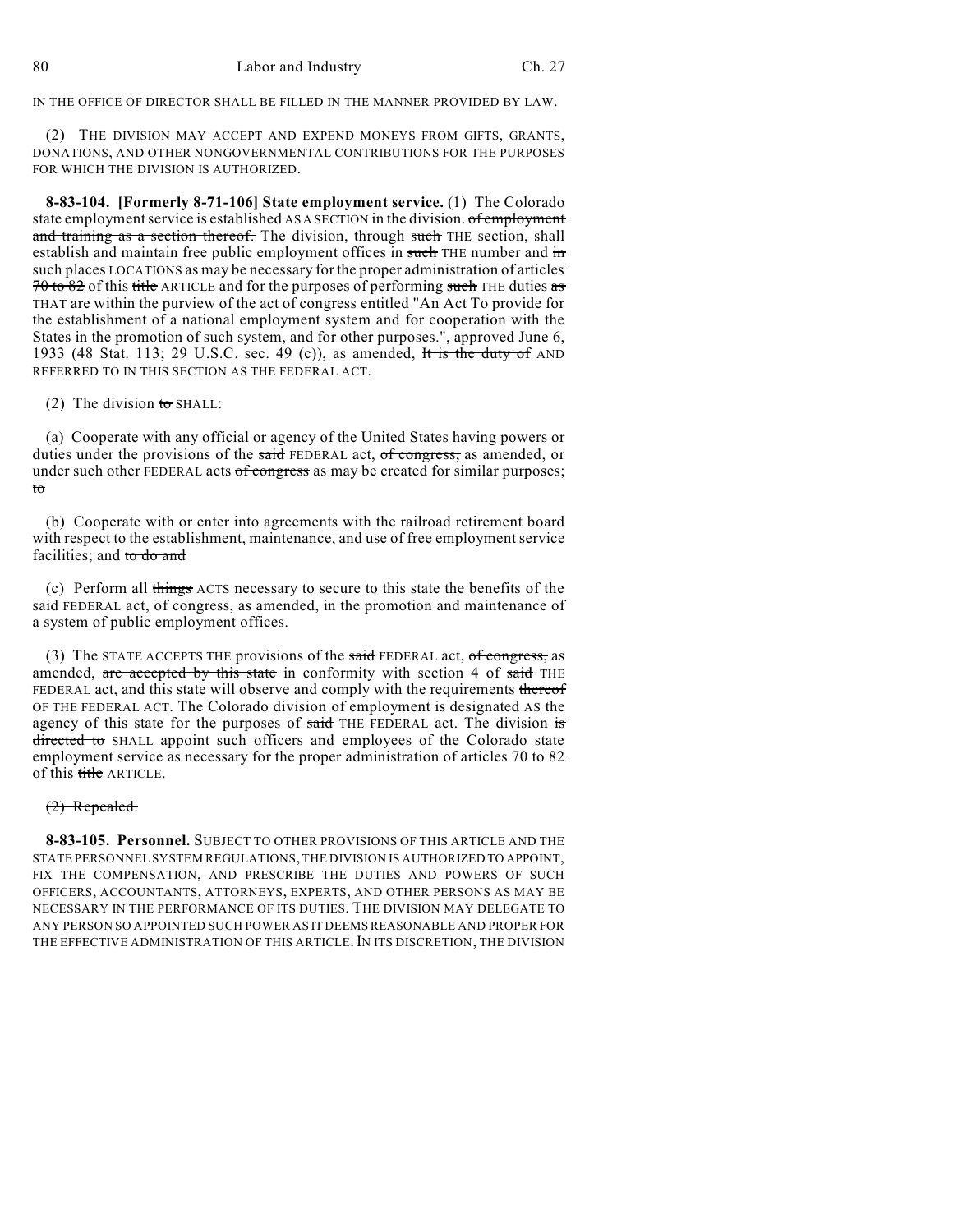MAY BOND ANY PERSON HANDLING MONEYS OR SIGNING CHECKS UNDER THIS ARTICLE.

## PART 2 WORK FORCE INVESTMENT ACT

**8-83-201. [Formerly 8-71-201] Short title.** This part 2 shall be known and may be cited as the "Colorado Work Force Investment Act".

**8-83-202. [Formerly 8-71-202] Legislative declaration.** (1) The general assembly hereby finds and declares that:

(a) Passage of the federal "Workforce Investment Act of 1998", 29 U.S.C. sec. 2801 et seq., gives the state a unique opportunity to develop a work force program and employment system designed to meet the needs of employers, job seekers, and those who want to further their careers;

(b) The federal act requires that training and employment programs be designed and managed at the local government level, where the needs of businesses and individuals are best understood;

(c) The federal act requires the involvement of business, both to provide information and leadership and to play an active role in ensuring that the system prepares people for current and future jobs;

(d) Passage of the federal act provided local governments with the control and flexibility to carry out the federal act's purposes, subject to the final authority and approval of the governor; and

(e) Therefore, it is in the state's best interest to adopt the Colorado work force investment program set forth in this part 2.

(2) The general assembly recommends that:

(a) To the extent possible, counties or multi-county areas integrate their work force investment program sources of funding to maximize the resources available at the local level to provide the services authorized under this part 2; and

(b) As the responsibility for implementing work force programs continues to be devolved to local governments, Title I moneys identified for state administration of programs implemented at the local level be as specified in Title I of the federal "Workforce Investment Act of 1998".

**8-83-203. [Formerly 8-71-203] Definitions.** As used in this part 2, unless the context otherwise requires:

(1) "Colorado work force investment program" or "work force investment program" means the program of work force development created in this part 2.

(2) "Consortium local elected officials board" means the local elected officials appointed by each local work force investment board in the consortium work force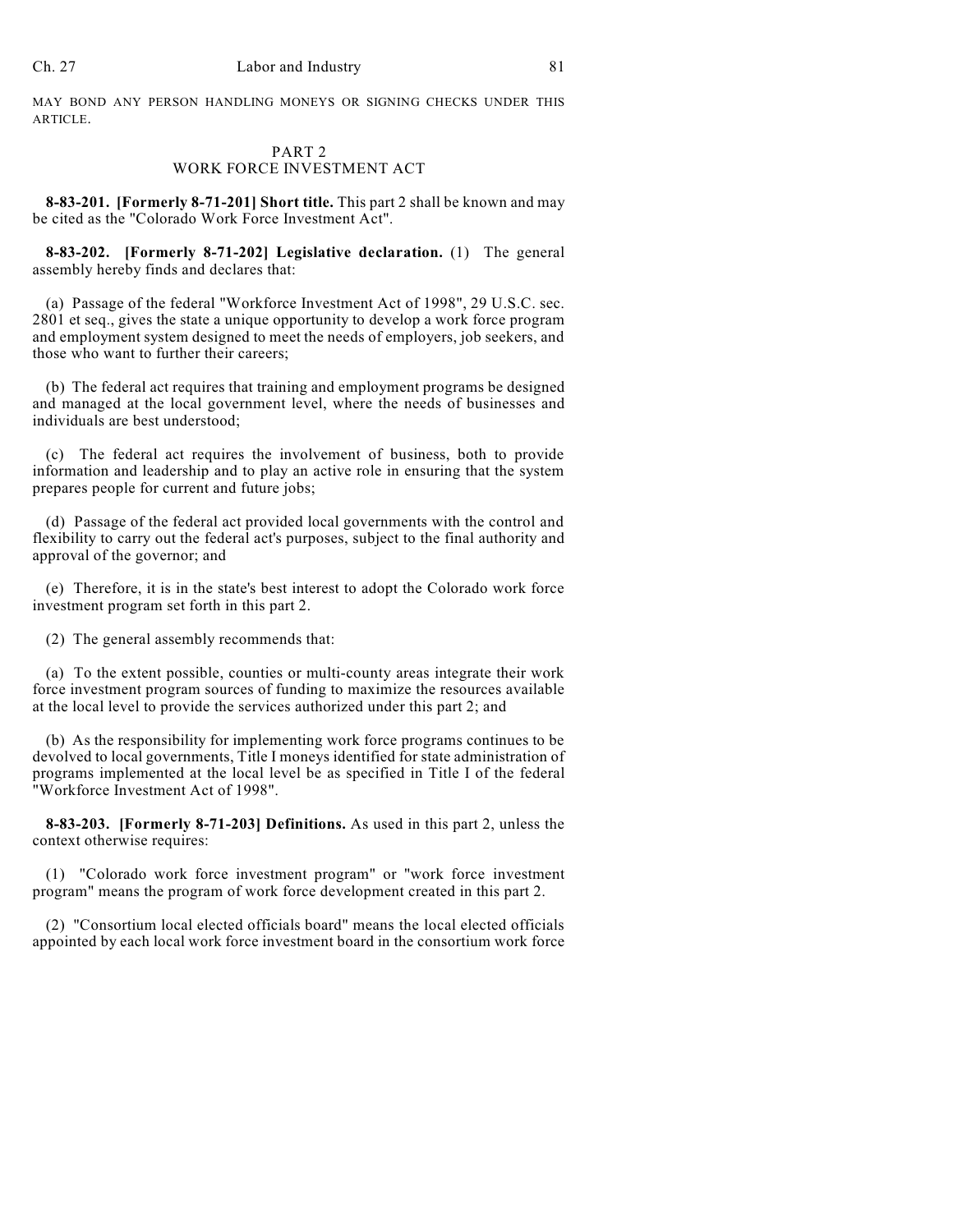investment area to serve as the local elected official for a consortium work force investment area.

(3) "Consortium work force investment area" or "consortium area" means an area designated by the governor as a federal work force investment area. The consortium work force investment area may contain one or more local work force investment areas.

(4) "Consortium work force investment board" or "consortium board" means the work force board appointed by the consortium local elected officials board. The consortium work force investment board serves, on behalf of the local work force boards in the consortium area, as the local work force investment board for specific functions under the federal act.

(5) "Department" means the department of labor and employment created in section 24-1-121, C.R.S., or any other state agency specified by the governor through executive order or otherwise.

(6) "Designated work force investment area" means a county or group of counties that have banded together through an intergovernmental agreement to provide a work force investment program and that is designated by the governor as a federal work force investment area. A designated work force investment area is not the same as the consortium work force investment area.

(7) "Designated work force investment board" means the local work force investment board for a federally designated work force investment area.

(8) "Federal act" means Title I of the federal "Workforce Investment Act of 1998", 29 U.S.C. sec. 2801 et seq.

(9) "Local elected officials" means the boards of county commissioners of the county or counties operating work force investment programs; except that, in the case of a city and county, "local elected officials" means the mayor.

(10) "Local plan" means a plan, developed and executed by a local work force investment board, that outlines the functions and responsibilities for delivery of services within a work force investment area.

(11) "Local work force investment board" means the work force board of a local work force investment area within a consortium work force investment area.

(12) "National program grant" means a grant under subtitle D of Title I. of the federal act.

(13) "One-stop operator" means the entity selected by a work force board, with concurrence by the local elected officials, to operate the one-stop career center in a local area.

(14) "One-stop partner" means a person or organization described in section  $8-71-2168-83-216$ .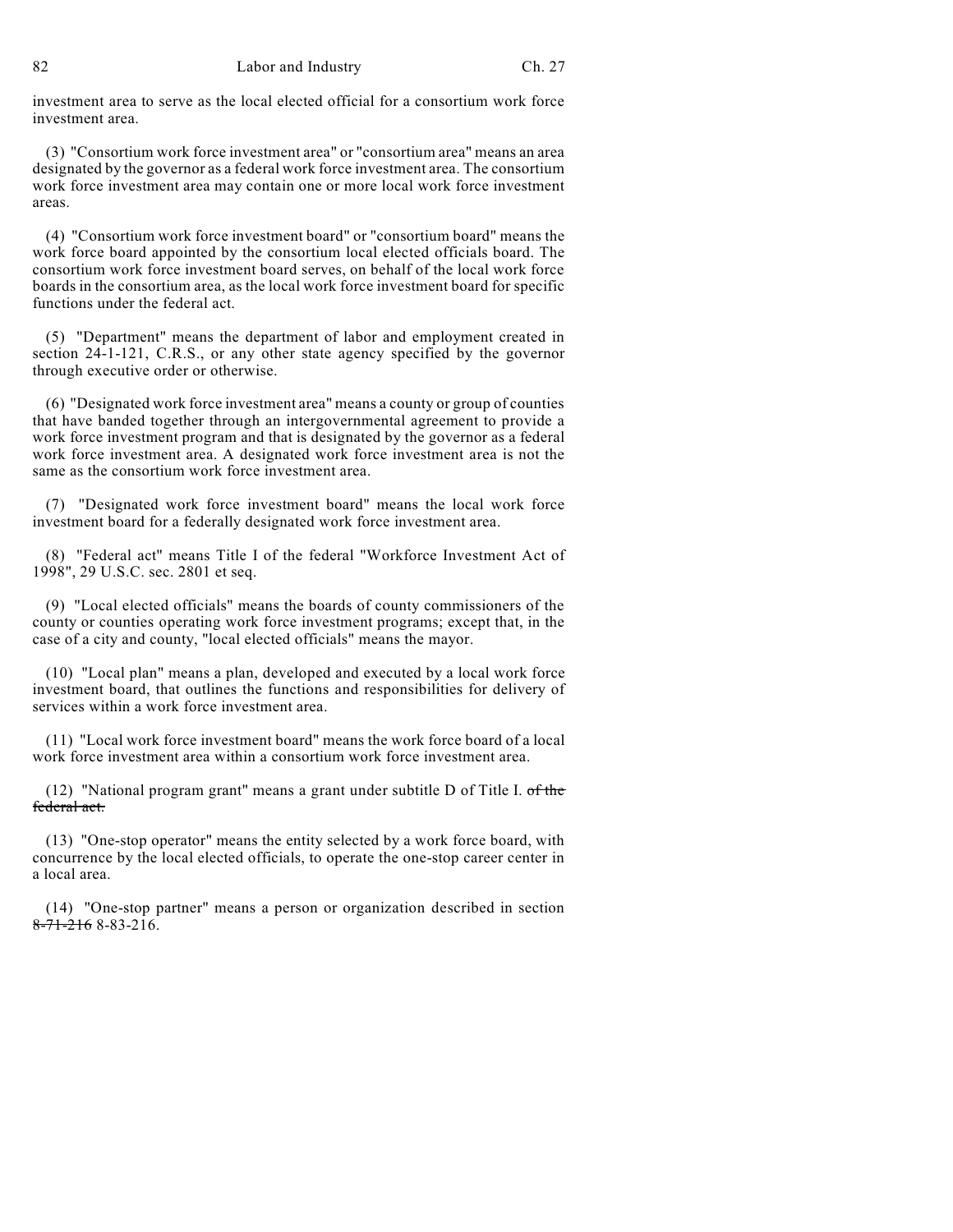(15) "State council" means the state work force development council created in section 24-46.3-101, C.R.S.

(16) "State plan" means a plan, developed by the governor with the assistance of the state council and based upon local plans, for the delivery of services statewide under the federal act.

(17) "Title I" means Title I of the federal act.

(18) "Title I moneys" means moneys distributed pursuant to Title I.

(19) "Wagner-Peyser Act" means the federal "Wagner-Peyser Act", 29 U.S.C. sec. 49a et seq.

(20) "Wagner-Peyser funds" means federal moneys received by the Colorado department of labor and employment pursuant to the "Wagner-Peyser Act". and Title III of the federal act.

(21) "Work force board" means either the designated work force investment board or a local work force investment board.

(22) "Work force investment area" means either the designated work force investment area or a local work force investment area.

**8-83-204. [Formerly 8-71-204] Work force investment program - legislative declaration - purposes.** (1) The general assembly finds, determines, and declares that this part 2 is adopted pursuant to the requirements of the federal "Workforce Investment Act of 1998", and is intended to comply with the federal act's express requirements for participants in the operation of work force investment programs.

(2) The purposes of this part 2 are to:

(a) Establish a central, coordinated delivery system at the local or regional level through which any citizen may look for a job, explore work preparation and career development services, and access a range of employment, training, and occupational education programs offering their services through local or regional work force investment programs;

(b) Develop strategies and policies that encourage job training, education and literacy, and vocational programs;

(c) Consolidate and coordinate programs and services to ensure a more streamlined and flexible work force development system at the local or regional level;

(d) Establish single contact points for employers; and

(e) Allow counties increased responsibility for the administration of the work force investment program.

**8-83-205. [Formerly 8-71-205] Work force investment program - creation -**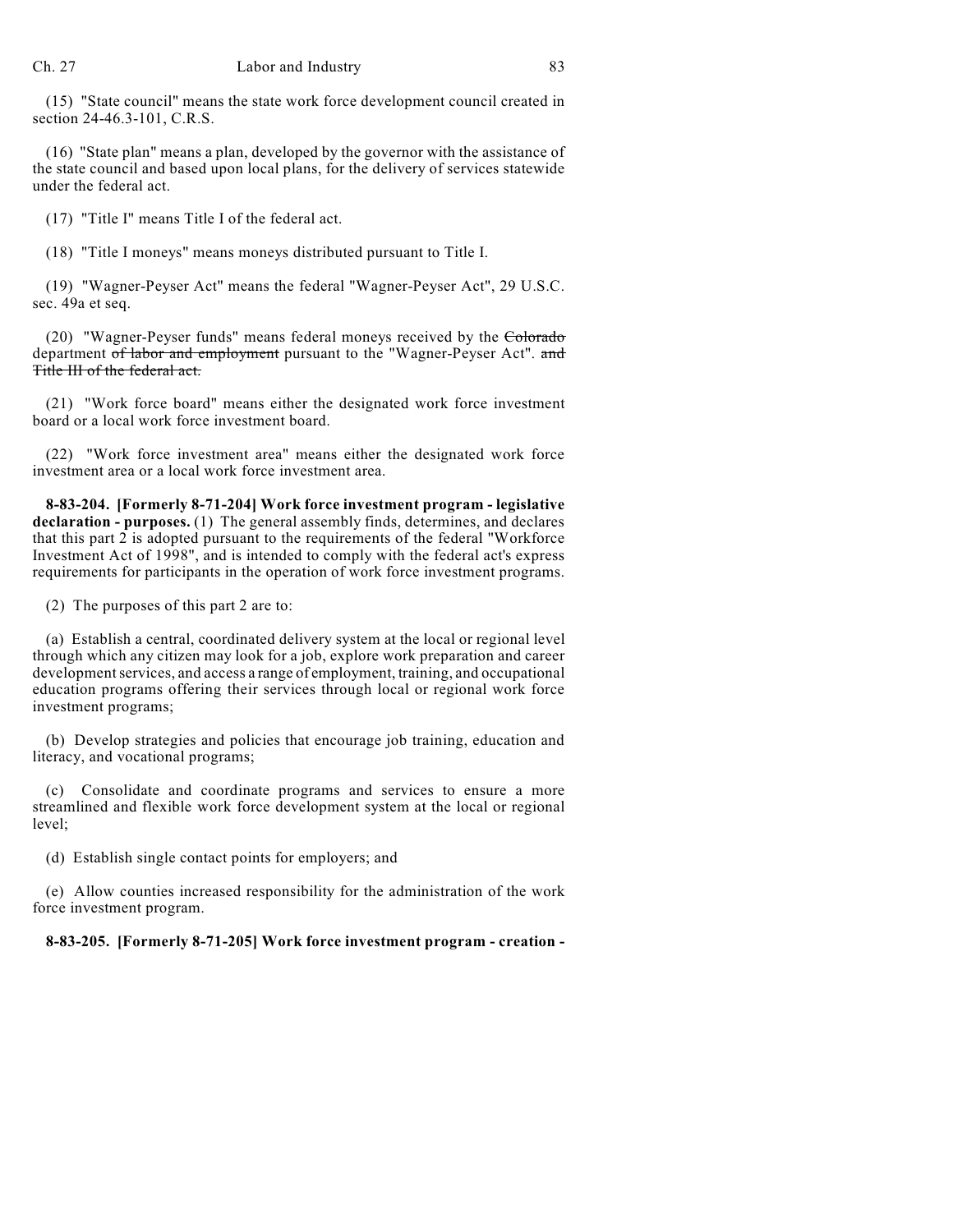**administration.** (1) Under authority of the governor, the department shall cooperate with the state council to help establish and operate a network of work force investment areas as set forth in this part 2.

(2) Work force investment areas may be established at a county level or at a multi-county level through intergovernmental agreements reached by the applicable local elected officials of the work force investment area and subject to approval by the governor.

(3) Local elected officials shall govern the operation of work force investment areas with policy guidance from work force boards appointed by the local elected officials. At the option of the local elected officials and the work force board, work force investment programs may be operated by a county, the department, other governmental agencies, nonprofit or not-for-profit organizations, or private entities; except that Wagner-Peyser funds shall not be used to award contracts to nonprofit or not-for-profit organizations or private entities. Any AN entity that applies to become a work force program operator and is not selected may appeal such THE decision through any available appeal process of the applicable local governmental entity.

(4) If federal or state financial support for the provision of employment and training services is eliminated or is reduced by an amount that is considered substantial by the local elected officials, the local elected officials shall ARE not be required to continue funding or operating work force investment programs.

(5) The state council shall ensure that a work force investment area may function as a federally designated work force investment area in applying for available national program grants under the federal act. Each work force board may apply for a grant for its own area in the manner it deems most appropriate. A work force board may apply for a grant for its own area and receive any corresponding moneys awarded exclusively or may apply through other means and with other work force areas. Any grant moneys awarded to a work force investment area shall be a direct pass-through from the federal government to the applicable work force investment area or areas.

(6)  $\overrightarrow{Any}$  A work force investment area created pursuant to this part 2 shall be IS authorized by the governor to operate with the same authority and functions as if the area were a federally designated work force investment area.

**8-83-206. [Formerly 8-71-206] Local elected officials - function - authority.** The local elected officials shall maintain a strong role in all phases and levels of implementation of the federal act. The local elected officials in agreement with the work force board, of a work force investment area, shall be IN AGREEMENT WITH THE WORK FORCE BOARD, ARE authorized to award contracts for the administration, implementation, or operation of any aspect of the work force investment program to any appropriate public, private, or nonprofit entity in accordance with applicable county regulations and federal law; except that Wagner-Peyser funds shall not be used to award contracts to private or nonprofit entities.

**8-83-207. [Formerly 8-71-207] Designated work force investment boards consortium work force investment boards- local work force investment boards**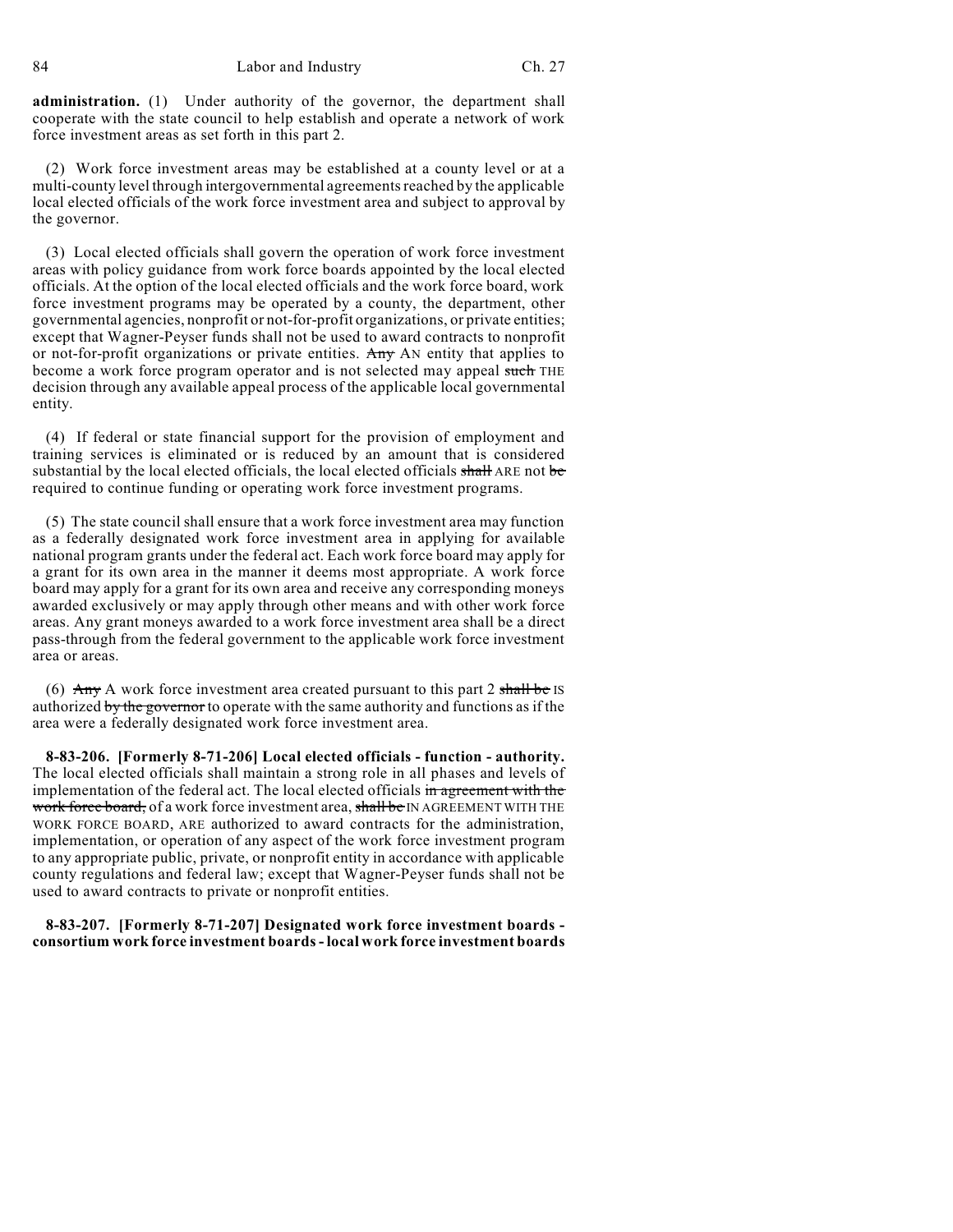**- authority - functions.** (1) Designated work force investment boards shall be ARE subject to this part 2 and the federal act. Designated work force investment boards operate for a federally designated work force investment area.

(2) (a) The consortium work force investment board shall delegate to the local work force investment boards the functions and requirements specified in this part 2 and in the federal act for work force boards. Subject to the limits specified in this part 2, the consortium board operates as the local work force investment board for the federally designated consortium work force investment area.

(b) The consortium local elected officials board functions only as the local elected official for the consortium work force investment board. The consortium local elected officials board performs only those specified functions authorized in section 8-71-214 8-83-214.

(3) Local work force investment boards operate as the work force boards for the local work force investment areas operating within the consortium work force investment area and as further specified in section  $8-71-213-8-83-213$ . To the extent possible, local work force investment boards shall be ARE subject to the requirements contained in this part 2 and the federal act. If a local work force investment board finds that compliance with any such requirement is not practicable, the work force board shall include in its local plan a description of the requirement and an explanation of why compliance is impracticable. Requirements that may be so described and explained include but are not limited to, work force board membership requirements as specified in section  $8-71-210$  8-83-210, youth council membership requirements listed in section 8-71-212 8-83-212, and requirements for partners described in section 8-71-216 8-83-216. Although each local work force investment board has such discretion, it nevertheless shall be IS subject to the outcome and performance measures required by the federal act and as negotiated with the consortium work force investment board in approving the local plan. Each local work force investment board shall be required to meet the intent and purposes of this part 2 and the federal act.

**8-83-208. [Formerly 8-71-208] Implementation - local plans.** (1) (a) The Colorado work force investment program shall be administered according to the state five-year plan prepared in accordance with the local plans created pursuant to this section. Each designated work force investment area shall submit a plan that meets the requirements of subsection (2) of this section to the governor for approval.

(b) The consortium work force investment board shall develop a local plan that shall consist CONSISTS of a compilation of local plans submitted by each local work force investment board. The consortium work force investment board shall ensure that the local plan for the consortium area, in total, meets the requirements specified in subsection (2) of this section and shall submit such plan to the governor for approval. Local work force investment boards within the consortium work force investment area shall submit local plans to the consortium work force investment board for approval.

(2) **Local plans for work force investment areas.** Subject to the approval of, and in partnership with, the local elected officials, each work force board shall develop a comprehensive five-year local plan. The plan shall include: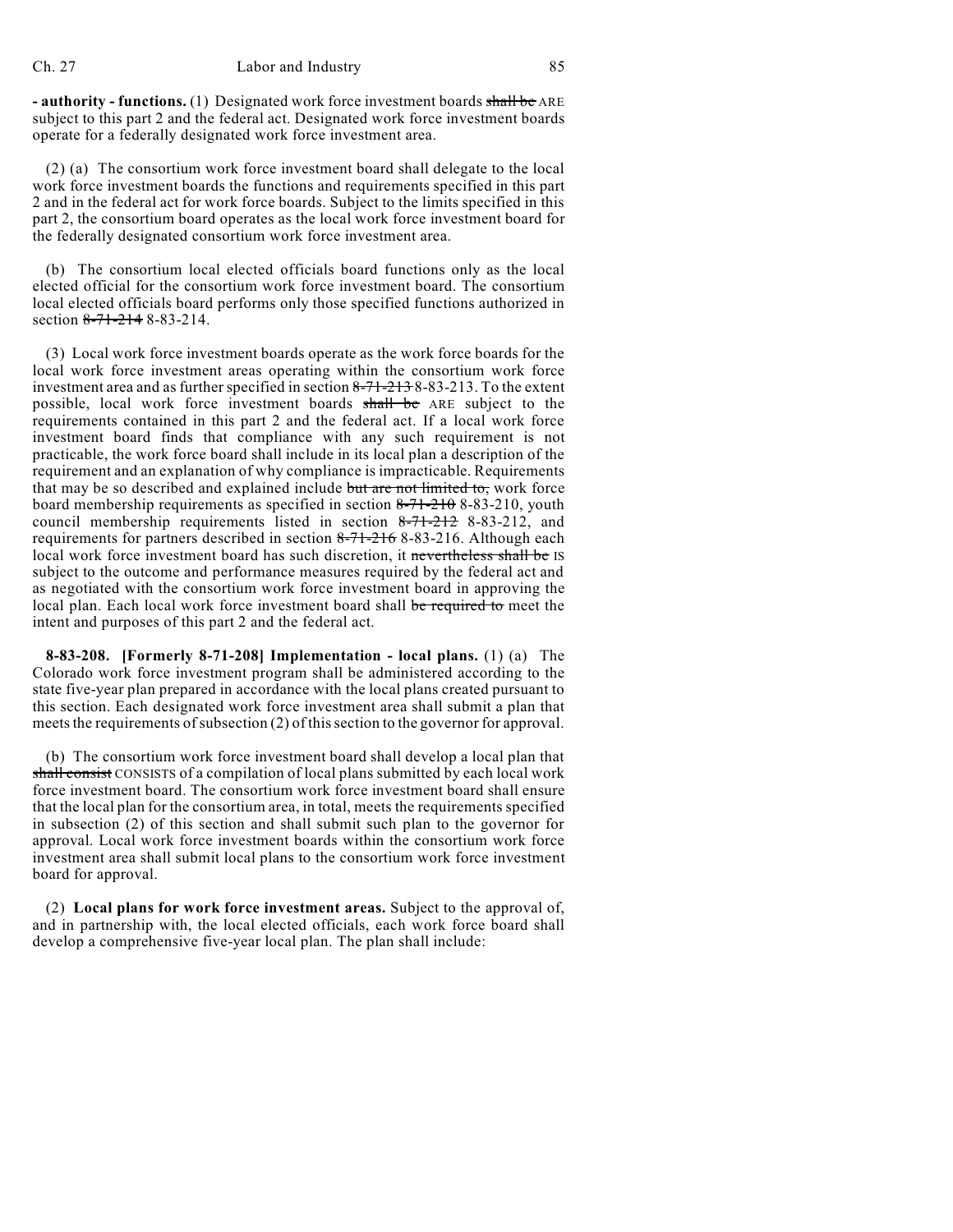(a) A description of:

(I) The work force development needs of businesses, job seekers, and workers in the area;

(II) The current and projected employment opportunities in the area; and

(III) The job skills necessary to obtain such employment opportunities;

(b) A description of the work force investment program to be established in the work force investment area, including:

(I) How the work force board will ensure the continuous improvement of eligible providers of services through the system and ensure that such providers meet the employment needs of local employers and participants;

(II) A copy of each memorandum of understanding between the work force board and each of the federally required one-stop partners concerning the operation of the work force investment program in the local area; and

(III) A description of the local levels of performance negotiated with the governor and local elected officials, for the purpose of measuring the performance of the local area and to be used by the work force board for measuring the performance of the local fiscal agent, if designated, eligible providers, and the work force investment program in the local area;

(c) A description and assessment of the type and availability of adult and dislocated worker employment and training activities in the local area;

(d) A description of how the work force board will coordinate work force investment activities carried out in the area with statewide rapid response activities, as appropriate;

(e) A description and assessment of the type and availability of youth activities in the area, including an identification of successful providers of such activities;

(f) A description of the process used by the work force board to provide an opportunity for public comment, including comment by representatives of businesses and labor organizations, where applicable, and input into the development of the local plan prior to BEFORE submission of the plan;

(g) Identification of the entity responsible for the disbursal of Title I moneys described in section  $8-71-2198-83-221$  as determined by the local elected officials or the governor pursuant to said section;

(h) A description of the competitive process to be used to award the grants and contracts in the work force investment area for activities implemented pursuant to this part 2; and

(i) Such other information as the governor may require.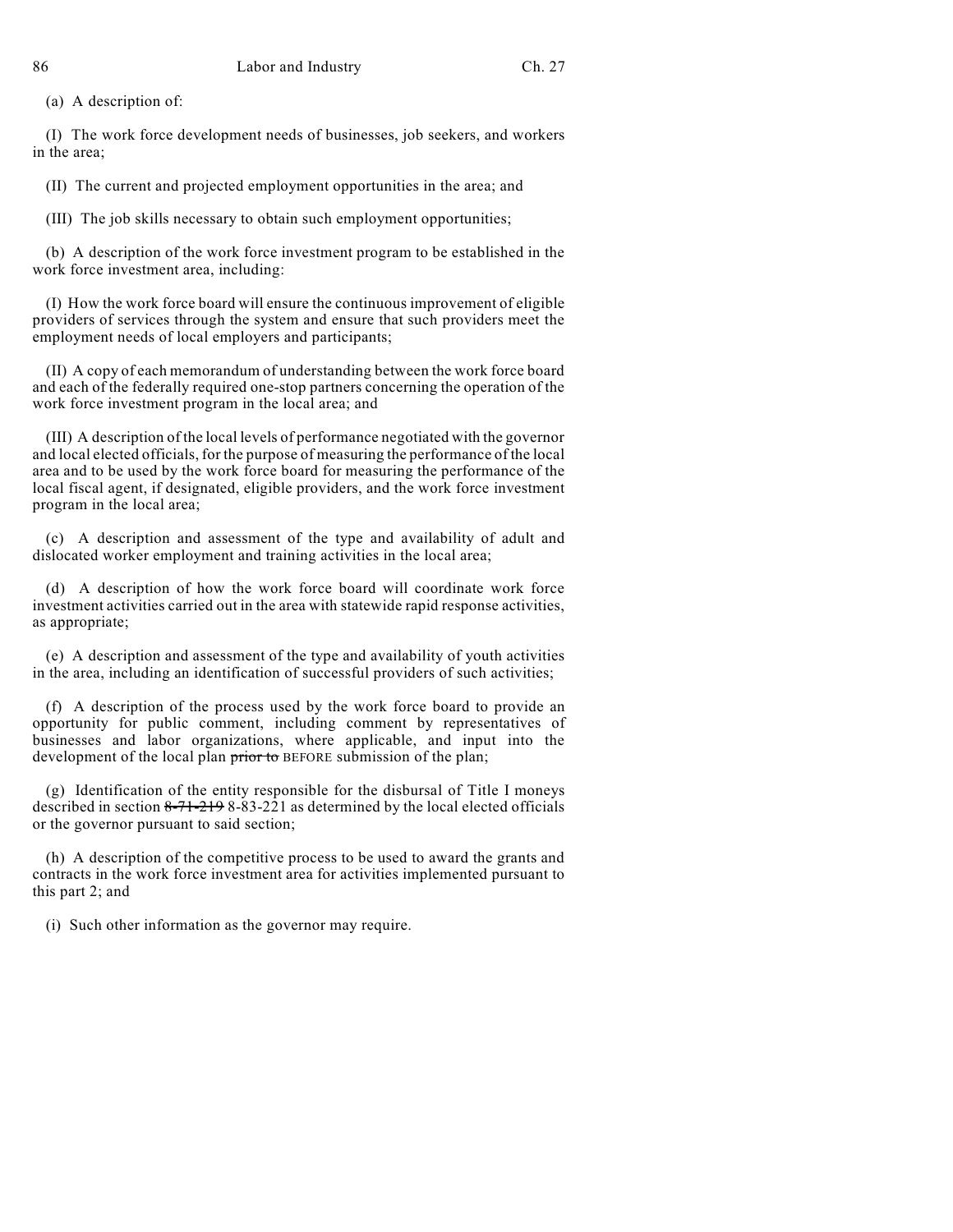(3) **Process.** Prior to the date the work force board submits a local plan under this section, the work force board shall:

(a) Make available copies of the local plan to the public through such means as public hearings and local news media including, where feasible, the internet;

(b) Allow members of the work force board and members of the public, including representatives of business and labor organizations, to submit comments on the proposed plan to the work force board beginning on the date on which the proposed local plan is made available and continuing for a period of thirty days; and

(c) Include with the local plan submitted to the governor under this section any such comments that represent disagreement with the plan.

(4) **Plan submission and approval.** A local plan submitted to the governor under this section shall be IS considered to be approved by the governor at the end of the ninety-day period that shall begin BEGINS on the day the governor receives the plan, unlessthe governor makes a written determination during the ninety-day period that:

(a) Deficiencies in activities carried out under this part 2 have been identified, and the area has not made acceptable progress in implementing corrective measures to address the deficiencies; or

(b) The plan does not comply with requirements under the federal act.

**8-83-209. [Formerly 8-71-209] State work force investment plan.** (1) In accordance with the federal act, the governor shall submit to the federal government a state plan that outlines a five-year strategy for the Colorado work force investment program that meets the requirements of the federal act. In addition to the plan requirements specified in subsection (2) of this section, the state plan shall MUST be based upon and consistent with the local plans submitted to the governor pursuant to section  $8-71-20888-83-208$ .

(2) **Content.** The state plan shall MUST include:

(a) A description of the state council, including how the state council collaborated in the development of the state plan and a description of how the state council will continue to collaborate in carrying out the functions of the state council specified in section 8-71-222 8-83-224;

(b) A description of state-imposed requirements for the Colorado work force investment program;

(c) A description of the performance accountability standards that apply to work force activities;

(d) Information describing:

(I) The needs of the state with regard to current and projected employment opportunities, by occupation;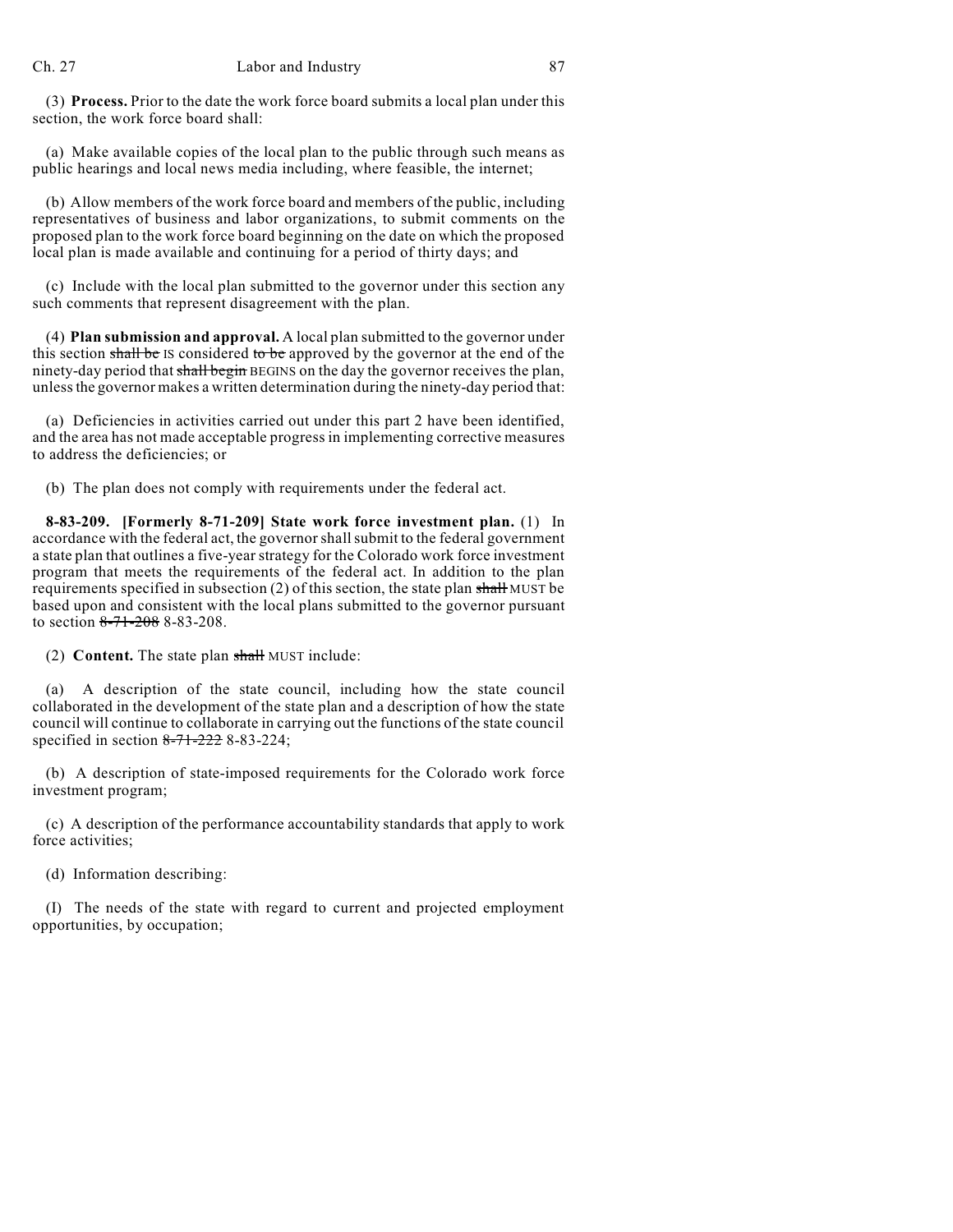(II) The job skills necessary to obtain such employment opportunities;

(III) The skills and economic needs of the state's existing work force; and

(IV) The type and availability of work force activities in the state;

(e) An identification of the work force investment areas in the state, designated work force investment areas, the consortium work force investment area, and the local work force investment areas in the consortium area, which shall include INCLUDING a description of the process used for the designation of such areas;

(f) Identification of the criteria to be used by local elected officials for the appointment of members of work force boards;

(g) The detailed plans required under the federal "Wagner-Peyser Act";  $29U.S.C.$ sec.  $49a$  et seq.;

(h) A description of the procedures that will be taken by the state to assure coordination of and avoid duplication among:

(I) Work force investment activities authorized pursuant to the federal act and this part 2;

(II) Additional federal programs authorized to be included in work force systems;

(i) A description of the common data collection and reporting processes used for the programs and activities described in paragraph (h) of this subsection (2);

(j) A description of the process used by the state, consistent with the process for local plans specified in section  $8-71-208(3)$  8-83-208(3), to provide an opportunity for public comment, including comment by representatives of businesses and representatives of labor organizations, and input into development of the plan prior to BEFORE submission of the plan;

(k) Information identifying how the state will use Title I moneys the state receives under the federal act to leverage other federal, state, local, and private resources in order to maximize the effectiveness of such resources and to expand the participation of business, employees, and individuals in the Colorado work force investment program;

(l) Assurances that the state will continue to provide, in accordance with federal requirements for fiscal control, accounting procedures that may be necessary to ensure the proper disbursement of, and accounting for, Title I moneys paid by the federal government to the state and allocated to the work force investment areas;

(m) A description of the methods and factors the state will use in distributing Title I moneys to local areas for youth activities and adult employment and training activities, in accordance with the provisions of section  $8-71-2218-83-223$ ;

(n) A description of how the state consulted with the local elected officials in work force investment areas throughout the state in determining such money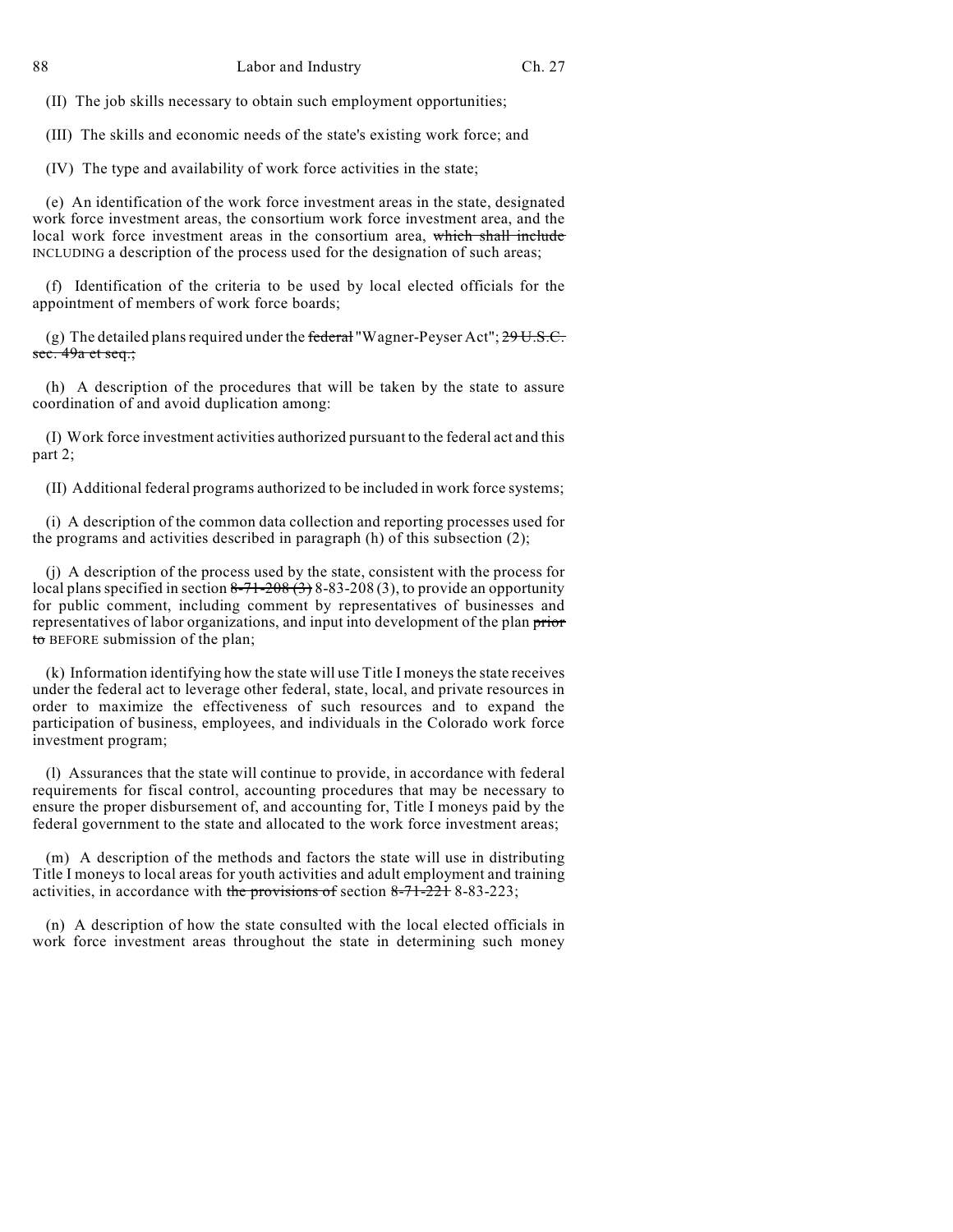distribution, in accordance with the provisions of section 8-71-221 8-83-223;

(o) A description of the formula for the allocation of Title I moneys to work force investment areas for dislocated worker employment and training activities, in accordance with the provisions of section 8-71-221 8-83-223;

(p) Information specifying the actions that constitute a conflict of interest prohibited in the state as set forth for members of the state council described in section 24-46.3-101, C.R.S., or members of work force boards;

(q) A description of the strategy of the state for assisting local governments in the development and implementation of a fully operational work force investment program in the state;

(r) A description of the appeals process allowing a county or group of counties that requests but is not granted authority to form a work force investment area to submit an appeal of such decision to the state council;

(s) A description of the competitive process to be used by the state to award grants and contracts in the state for activities carried out by the state under this part 2; and

(t) A description of the employment and training activities and youth activities provided by work force investment areas.

(3) The state plan shall MUST also include, to the extent practicable, how the state will pursue coordination and integration with other applicable federal and state programs in work force investment areas.

**8-83-210. [Formerly 8-71-210] Work force boards - membership.** (1) There shall be established, in each work force investment area of the state, a work force board, which shall be appointed by the local elected officials of the work force investment area SHALL APPOINT to oversee the one-stop career center or work force investment program in that county or area. Work force boards operate in partnership with and subject to the approval of the local elected officials for the work force investment area. Such boards are authorized to operate only with the approval of the local elected officials. Subject to requirements under the federal act, the LOCAL ELECTED OFFICIALS SHALL DETERMINE THE membership and functions of the boards. shall be determined by the local elected officials.

(2) Membership of each such board shall MUST include, at a minimum:

(a) Representatives of businessin the work force investment area who are owners of businesses, who represent businesses with employment opportunities that reflect the employment opportunities of the local area, and who are appointed from among individuals nominated by local business organizations and business trade associations;

(b) Representatives of local educational entities, which may include public schools, boards of cooperative educational services, private occupational schools, and private or charter schools;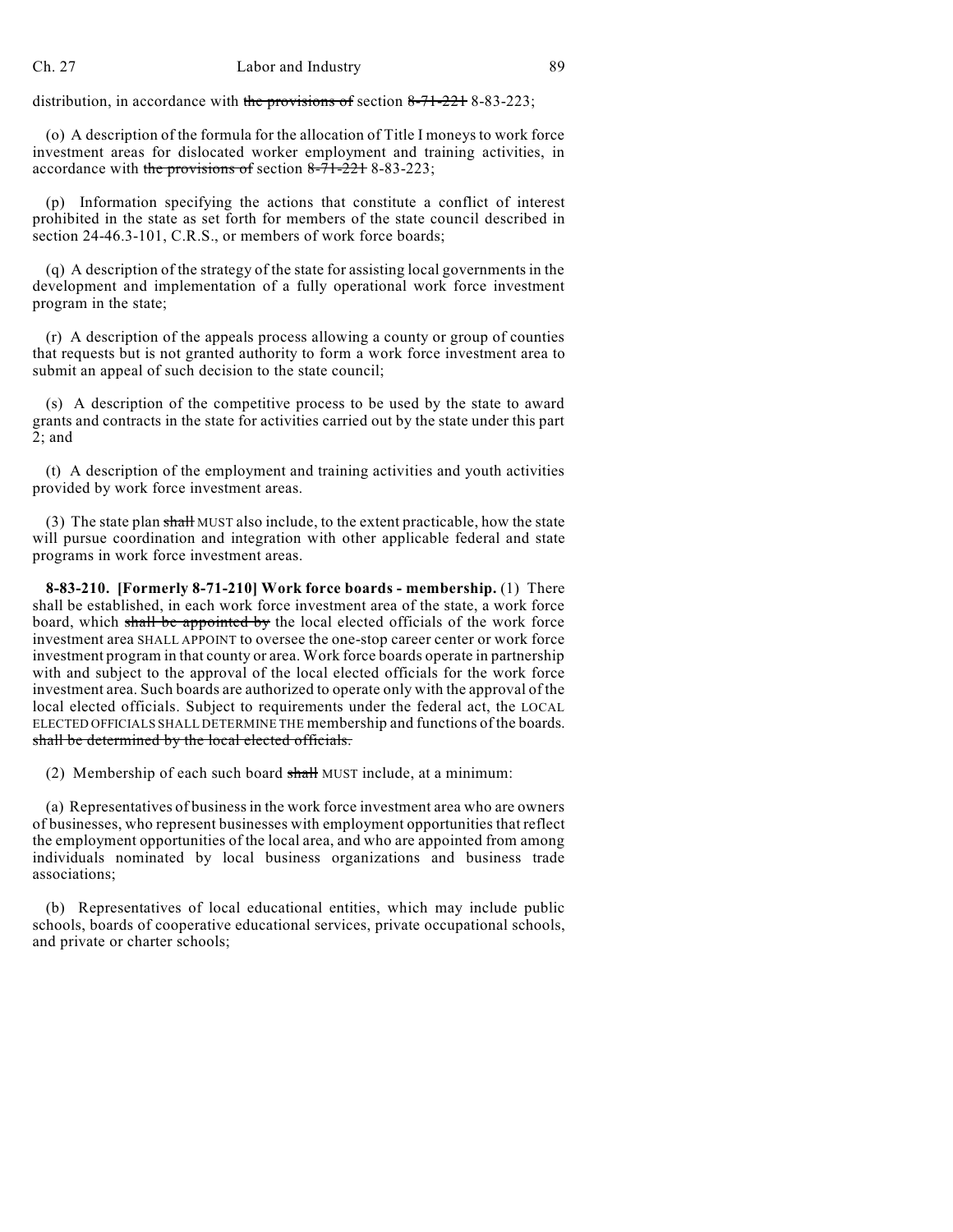(c) Representatives of organized labor for those work force investment areas that have organized labor organizations;

(d) Representatives of community-based organizations, at least one of whom may represent the needs of persons with disabilities;

(e) Representatives of economic development agencies, including private sector economic development entities; and

(f) Representatives of each of the work force partners for the work force investment area.

(3) Members of the work force board who represent organizations, agencies, or other entities shall MUST be individuals with optimum policy-making authority within such organizations, agencies, or entities.

(4) A majority of the members of each work force board shall MUST be the business representatives specified in paragraph (a) of subsection (2) of this section.

(5) Each work force board shall elect a chairperson for the board from among the business representatives specified in paragraph (a) of subsection (2) of this section.

**8-83-211. [Formerly 8-71-211] Functions of work force boards.** (1) Each work force board shall, in partnership with and subject to the approval of the local elected officials for the work force investment area, conduct the following functions:

(a) Develop the local plan;

(b) Designate, certify, and oversee work force investment programs;

(c) Select one-stop operators to operate the one-stop career center in a local area;

(d) Authorize grants for youth services;

(e) Identify eligible providers of intensive services, if one-stop operators do not provide such services, and training services;

(f) Develop and enter into memorandums of understanding with work force partners specified in section  $8-71-216$  (1) 8-83-216 (1);

(g) Develop a budget for the purpose of carrying out the duties of the work force board;

(h) Negotiate local performance measures;

(i) Oversee and assist in statewide employment statistics systems;

(j) Coordinate and develop employer linkages with work force investment activities carried out in the local area, including coordination of economic development strategies; and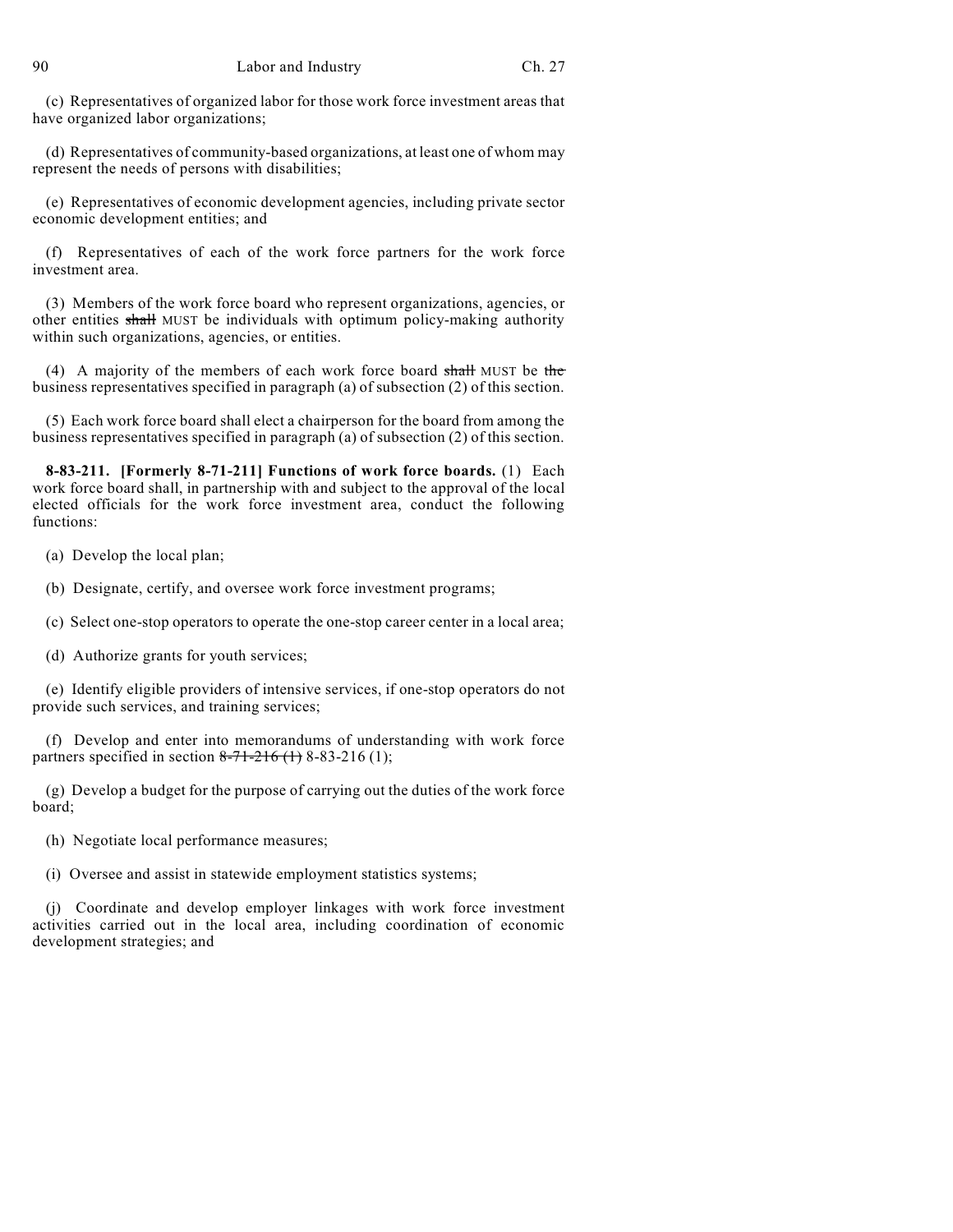## Ch. 27 Labor and Industry 91

(k) Promote participation of private employers with the work force investment program while ensuring the effective provision, through the work force system, of connecting, brokering, and coaching activities through intermediaries such as the one-stop operator in the local area or through other organizations to assist such employers in meeting their hiring needs.

(2) The work force board shall not provide training services; except that the governor may waive this prohibition annually if the work force board is a qualified provider of training that is in demand and in short supply for that county or area.

(3) Work force boards are authorized to operate only with the approval of the local elected officials and governor.

**8-83-212. [Formerly 8-71-212] Youth council.** (1) Each work force board shall establish, as a subgroup within the work force board, a youth council. The WORK FORCE BOARD SHALL APPOINT THE youth council shall be appointed by the work force board with the cooperation and approval of the local elected officials. Members of the youth council who are not members of the work force board shall be ARE voting members of the youth council but ARE not voting members of the work force board.

(2) **Membership.** Membership of the youth council shall MUST be as required under the federal act and shall MUST include:

(a) Members of the work force board with a special interest or expertise in youth policy;

(b) Representatives of youth service agencies, including juvenile justice and local law enforcement agencies, and representatives of local public housing authorities;

(c) Parents of eligible youth seeking assistance under the youth grant provisions of the federal act that may include parents representing issues affecting youth with disabilities;

(d) Individuals, including former participants and representatives or organizations, that have experience relating to youth activities;

(e) Representatives of the federal job corps if represented in the local area; and

(f) Other individuals as the board, in cooperation with and with the approval of the local elected officials, determine to be appropriate.

(3) **Duties.** The youth council shall perform the following duties as specified in the federal act:

(a) Develop the portion of the local plan relating to eligible youth, as determined by the chairperson of the work force board;

(b) Subject to the approval of the work force board and consistent with section 123 of the federal act, recommend eligible providers of youth activities to be awarded grants or contracts on a competitive basis by the board to carry out youth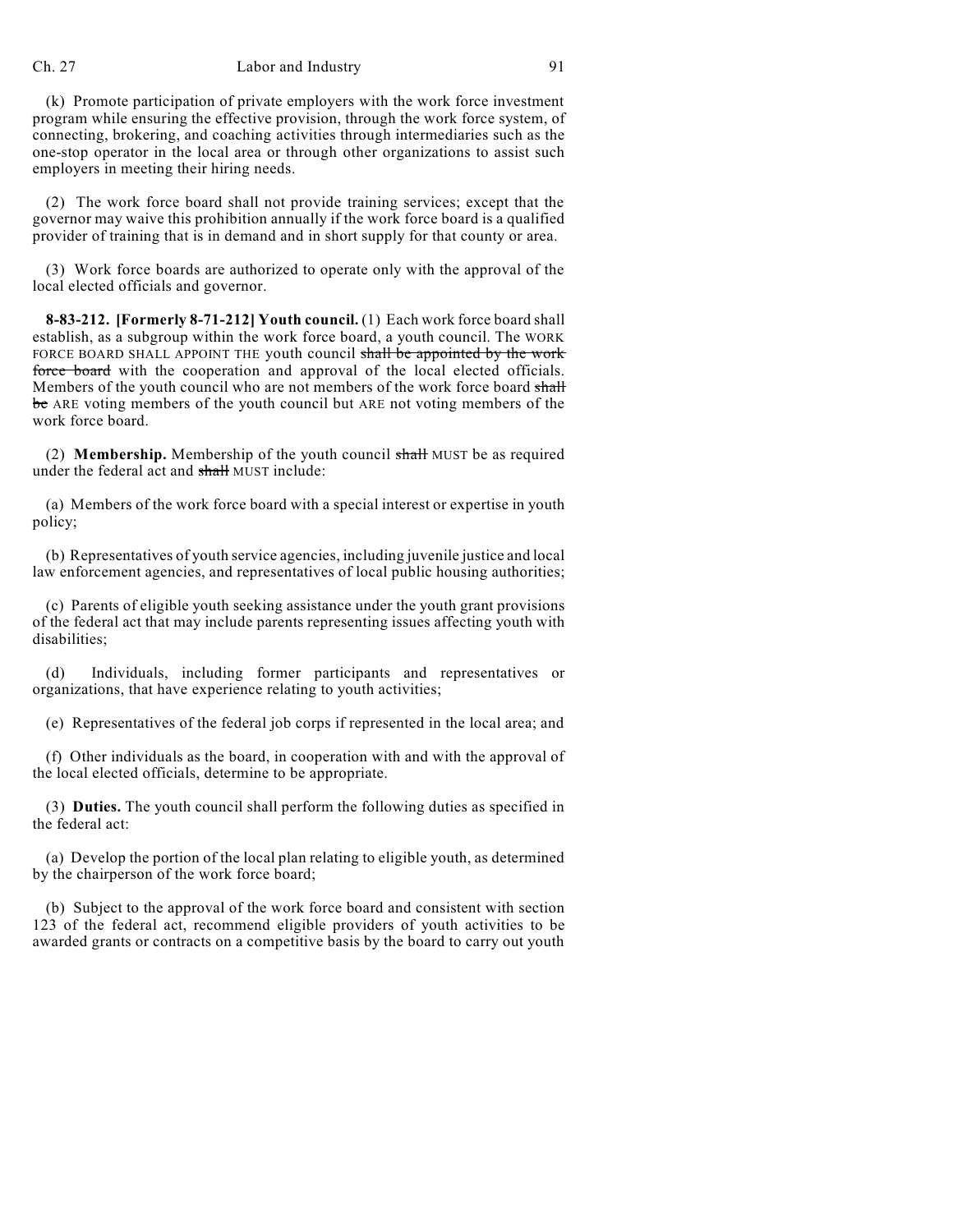activities;

(c) Conduct performance oversight of eligible providers of youth activities in the local area;

(d) Coordinate youth activities authorized under section 129 of the federal act in the local area; and

(e) Other duties determined to be appropriate by the chairperson of the work force board.

**8-83-213. [Formerly 8-71-213] Consortium work force investment board.** (1) There shall be established THE CONSORTIUM LOCAL ELECTED OFFICIALS BOARD in the A consortium work force investment area the SHALL ESTABLISH AND APPOINT A consortium work force investment board. which shall be appointed by the consortium local elected officials board. At a minimum, the membership of the consortium board shall MUST consist of representatives who are members of local work force investment boards. The consortium board shall meet the membership requirements under the federal act for a work force board for each local work force investment area of the consortium; except that members, as appropriate, may represent more than one entity specified by the federal act for the purpose of meeting local work force investment board membership requirements. The consortium board shall develop its own operational procedures.

(2) **Functions of consortium board - delegation to local boards.** Unless otherwise specified in this section and subject to federal law, the consortium board shall delegate to the local work force investment boards in the consortium area such local work force investment board authority and functions specified under this part 2 and the federal act. Authority and functions of the consortium board shall be ARE limited to the following:

(a) Meeting the federal membership requirements for a designated work force investment board for the local work force investment areas;

(b) Negotiating with, and approving local plans submitted by, local work force investment boards;

(c) Compiling and consolidating each approved local plan of the consortium area into one local plan for the consortium area and ensuring that such THE plan meets the requirements under the federal act for a local plan;

(d) Submitting such THE local plan to the governor for approval;

(e) Negotiating with the governor for performance standards for the consortium area;

(f) Making recommendations to the governor concerning procedures to temporarily replace or correct a local work force investment area that is out of compliance with its local plan, as appropriate;

(g) Facilitating and coordinating local work force investment area grant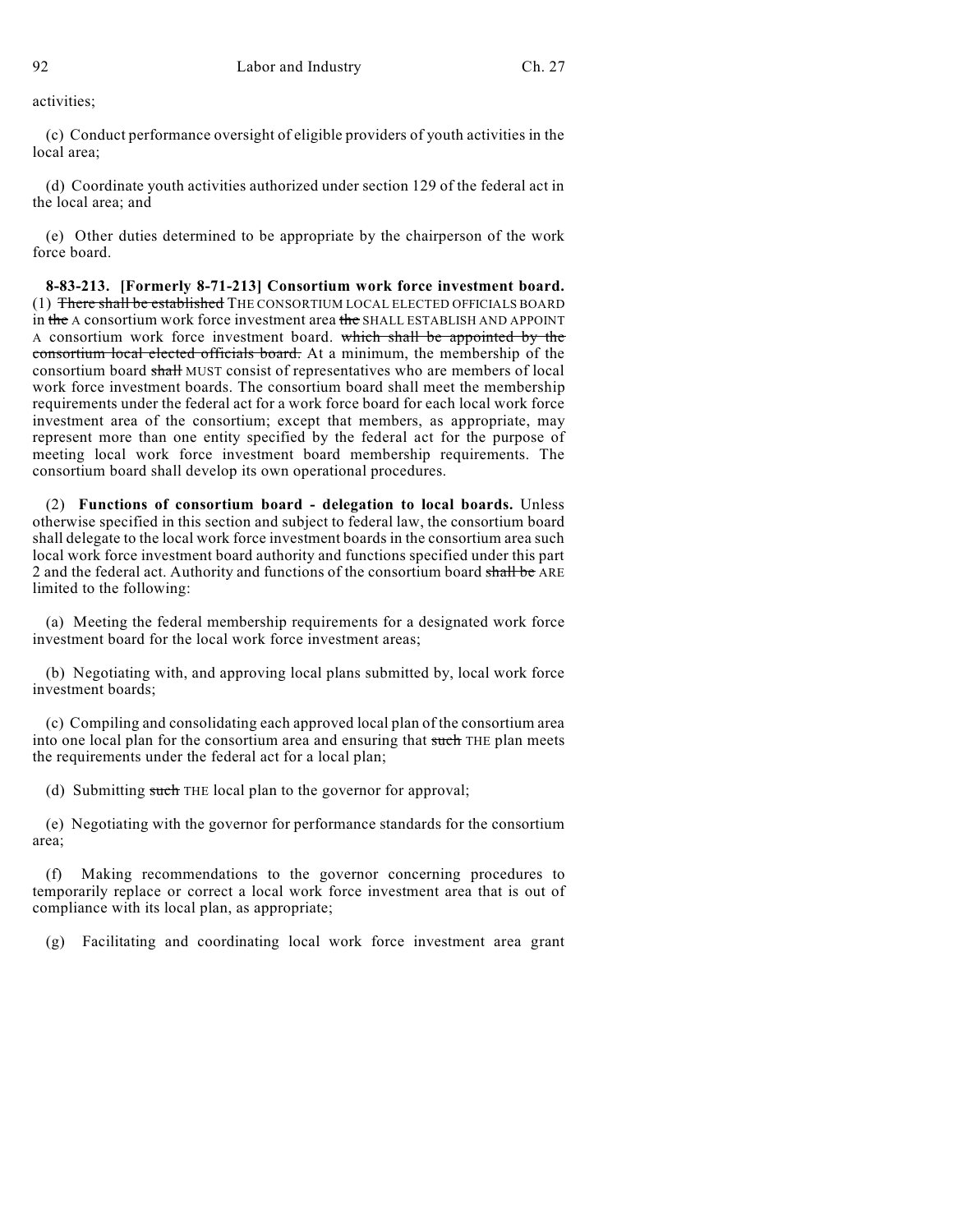applications, as appropriate;

(h) Ensuring that any grant moneys awarded to a local work force investment area or areas shall be ARE a direct pass-through from the federal government to the eligible local work force investment area or areas;

(i) Establishing, as a subgroup within the consortium board, a youth council appointed by the consortium board in cooperation with the consortium local elected officials board. Establishment of a consortium youth council shall serve to MUST meet the federal act requirements for youth council membership. The consortium youth council shall review and comment, as appropriate, upon that portion of the local plan relating to eligible youth and shall submit such THE plan to the consortium work force INVESTMENT board. Subject to federal law, the consortium board shall delegate to the local work force investment boards in the consortium area duties and functions specified in the federal act and in section  $8-71-212$ 8-83-212 concerning youth councils.

(j) Subject to federal law, delegating to the local work force investment boards in the consortium area duties and functions specified in the federal act and in sections  $8-71-216$  8-83-216 and  $8-71-217$  8-83-217 outlining requirements for one-stop partners and the memorandum of understanding between work force boards and one-stop partners.

(3) **Local work force investment boards.** (a) To the extent possible and as outlined in the applicable local plan, each local work force investment board shall function as set forth in the federal act. In carrying out its duties, the local work force investment board shall operate in partnership with, and subject to the approval of, the local elected officials for the designated work force investment area.

(b) **Membership.** Notwithstanding section  $8-71-210(3)$ ,  $8-83-210(3)$ , THE LOCAL ELECTED OFFICIALS SHALL APPOINT members of each local work force investment board. shall be appointed by the local elected officials. Membership, to the extent possible, shall MUST meet the requirements of the federal act.

(c) **Functions.** Notwithstanding section  $8-71-211$   $8-83-211$ , at a minimum, functions of the local work force investment board shall MUST be as set forth in this part 2 and the federal act. In addition, each local work force investment board shall:

(I) Upon the approval of and in partnership with the local elected officials, develop a comprehensive five-year local plan for its local work force investment area and shall submit such THE local plan for approval to the consortium work force investment board. Such THE plan shall MUST include a description of those requirements under the federal act that the local work force investment board determines cannot be reasonably met while still fulfilling the intent and purposes of the federal act.

(II) Apply for federal grants. Each local work force investment board may apply for national program grants on behalf of the area or in partnership with any other work force investment area. Any national program grant moneys awarded to a local work force investment area shall be ARE a direct pass-through from the federal government to the applicable work force investment area or areas.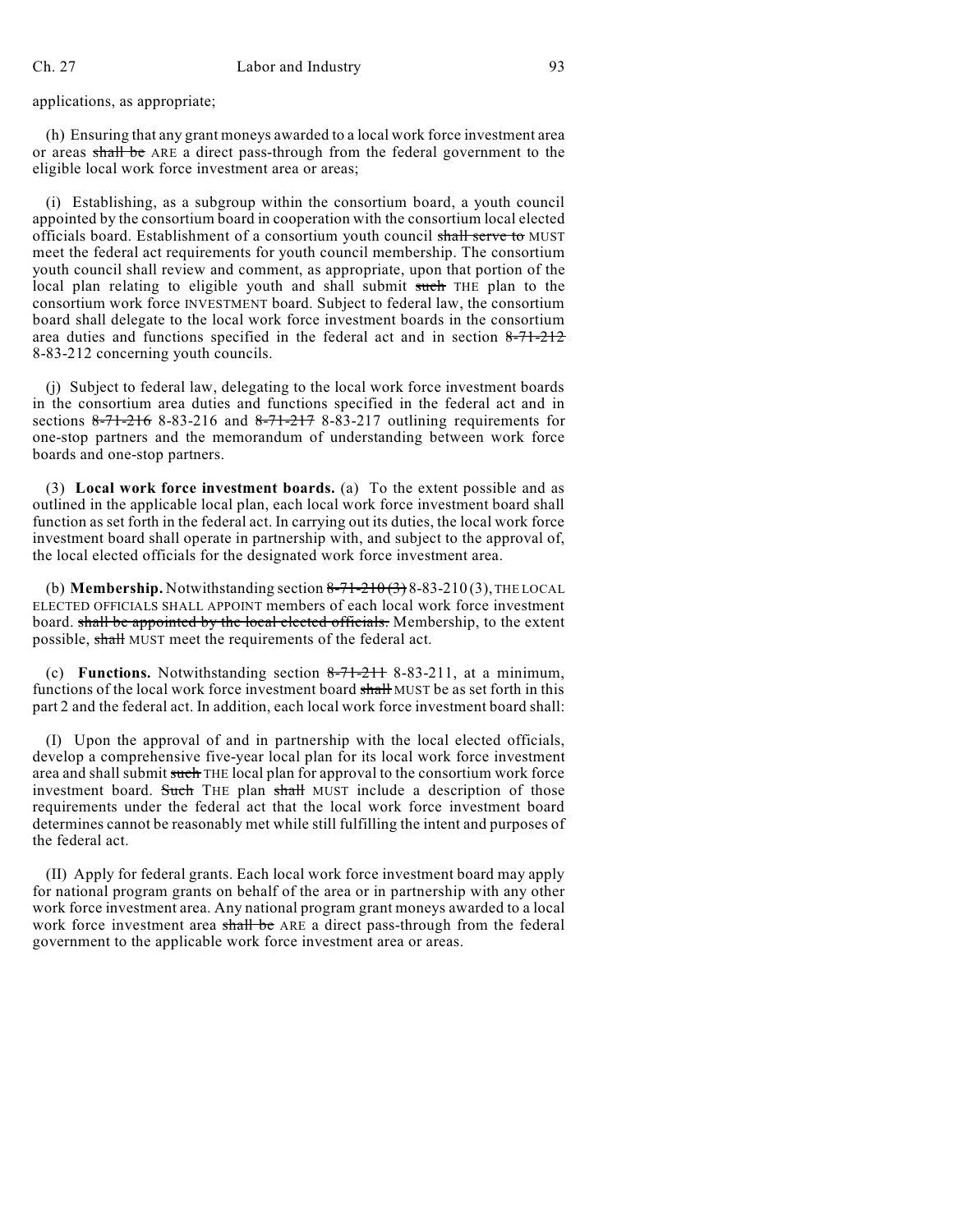94 Labor and Industry Ch. 27

(III) To the extent possible and as outlined in the local plan, with the agreement of the local elected officials and notwithstanding the provisions of sections 8-71-216 8-83-216 and  $8\overline{+71\overline{+217}}$  8-83-217, designate or certify the one-stop partners and develop and negotiate the memorandum of understanding as set forth in sections  $8-71-216$  8-83-216 and  $8-71-217$  8-83-217;

(IV) Establish, as a subgroup within the local work force investment board, a youth council to be appointed by the work force board in cooperation with the local elected officials. To the extent possible and as outlined in the local plan, the youth council's membership and functions shall MUST be as set forth in the federal act and section  $8-71-2128-83-212$ .

(V) Oversee the one-stop system in the local work force investment area.

**8-83-214. [Formerly 8-71-214] Consortium local elected officials board.** (1) In order to satisfy requirements under the federal act for the role of local elected officials in a work force area, there shall be a consortium local elected officials board for the LOCAL consortium local work force investment board. The consortium local elected officials board shall consist CONSISTS of one local elected official appointed by each local work force investment area in the consortium. Membership shall be IS for a term of two years, which term may be renewable.

(2) Functions of the consortium local elected officials board shall be ARE to appoint members to the consortium work force investment board and ensure that the consortium work force investment board meets federal requirements for membership and delegate fiscal responsibility and contractual responsibility to the local elected officials of local work force investment areas. The consortium local elected officials board shall develop its own operational procedures.

**8-83-215. [Formerly 8-71-215] Designation of work force investment areas.** (1) Subject to section 116(a) of chapter 2 of the federal act concerning designation of work force areas, any current or previously recognized service delivery area operating before the effective date of the federal act AUGUST 7, 1998, may automatically be designated as a work force investment area.

(2) If an area does not qualify for automatic designation, on an annual basis any county or group of counties may petition the governor to form a new work force investment area.

(3) Subject to the governor's approval, counties may choose, through intergovernmental agreements, to band together to form a work force investment area for an area consisting of more than one county or may choose to operate a work force investment area as a single county. It is recommended that, If the proposed work force investment area meets the minimum federal requirements for an area as set forth in the federal act, the governor SHOULD not unreasonably withhold approval of the work force investment area.

(4) (a) The governor may authorize and approve as a federally designated work force investment area any area that applies and qualifies as specified in subsection (1) of this section.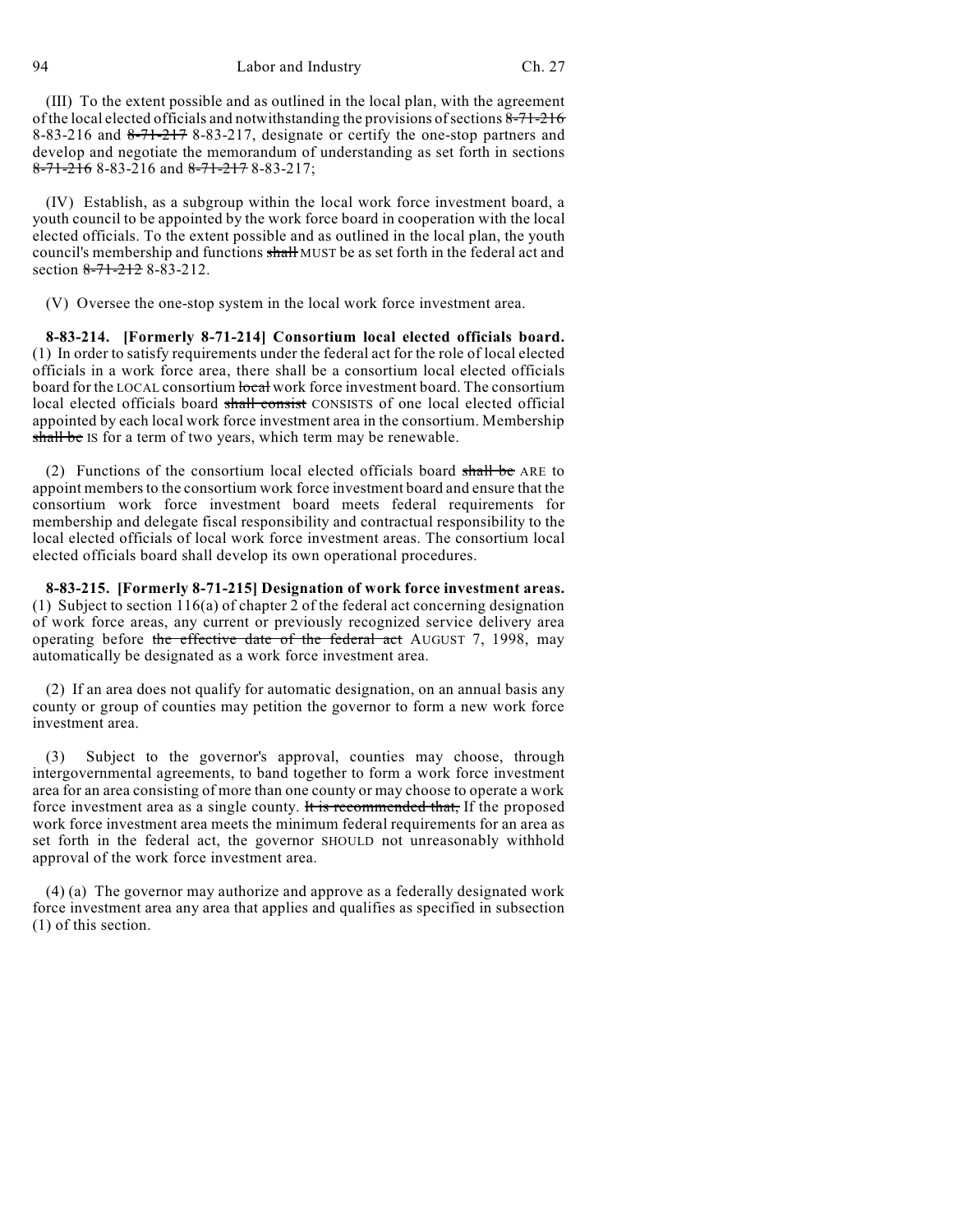## Ch. 27 Labor and Industry 95

(b) Automatic designation as a designated work force investment area shall be granted to any unit of local government with a population of five hundred thousand or more.

(c) Automatic temporary designation as a designated work force investment area shall be granted to any unit or units of local government with a total population of two hundred thousand or more that constituted a service delivery area before the effective date of the federal act AUGUST 7, 1998, and that requests such designation. Temporary designation shall be IS for a period of not more than two years; except that the period may be extended until the end of the period covered by the five-year plan if the work force investment area has substantially met the local performance measures and sustained the fiscal integrity of its Title I funds MONEYS.

 $(5)$  (a) The governor shall designate an additional federally designated work force investment area for the state, specified as the "consortium of local work force investment areas", which shall consist CONSISTS of all approved local work force investment areas. Any current or previously recognized service delivery area operating after the effective date of the federal act AUGUST 7, 1998, may enter into or withdraw from the consortium of local work force investment areas. Such decision shall be allowed on an annual basis, with notice to be given by February 1, for any designation to go into effect for the subsequent program year by July 1 of the same year.

(b) Any approved local work force investment area in the consortium work force investment area shall operate with the same authority as, and function as if it were, a federally designated work force investment area.

**8-83-216. [Formerly 8-71-216] Required and optional partners of work force boards.** (1) **Required partners.** Each work force board, with the agreement of the local elected officials, is authorized to designate or certify the following partners for purposes of participating in the delivery of services for the one-stop system or work force investment program in the work force investment area:

- (a) Work force investment programs;
- (b) Adult education and literacy programs;
- (c) Welfare-to-work programs;

(d) Programs under the federal "Carl D. Perkins Vocational and Applied Technology Education Act", 20 U.S.C. sec. 2301 et seq.;

- (e) Community service block grants;
- (f) Unemployment insurance;
- (g) "Wagner-Peyser ACT" services;
- (h) Vocational rehabilitation programs;
- (i) Programs under the federal "Older Americans Act of 1965";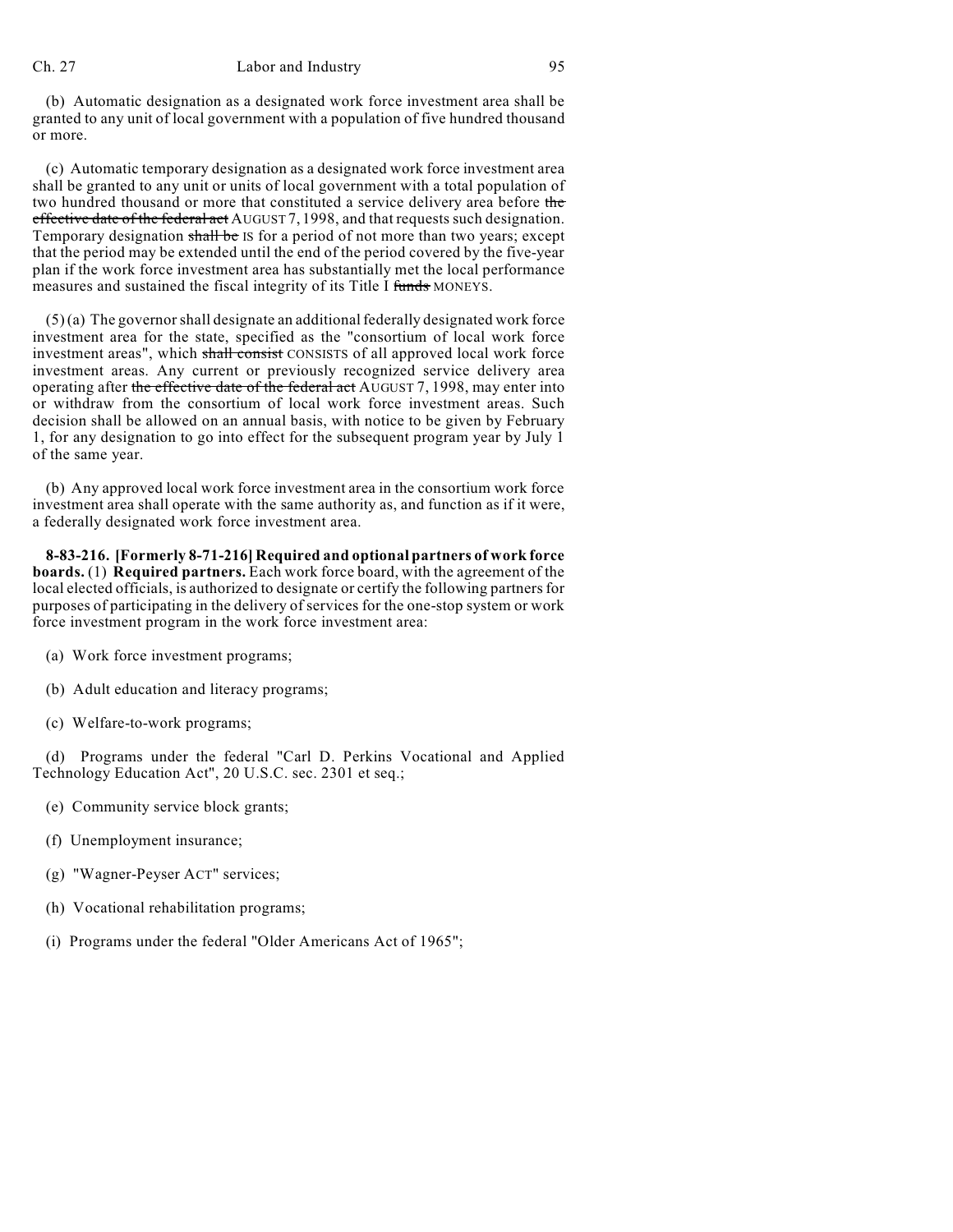(j) Programs under the federal "Trade Adjustment Assistance Reform and Extension Act of 1986";

(k) Programs under chapter 41 of title 38 U.S.C. SEC. 4100 ET SEQ., concerning local veterans' employment representatives and disabled veterans' outreach programs; and

(l) Employment and training programs administered by the federal department of housing and urban development.

(2) **Optional partners.** Optional partners may include: but are not limited to:

(a) Programs authorized under part A of Title IV of the federal "Social Security Act", 42 U.S.C. SEC. 601;

(b) Programs authorized under the federal "Food Stamp Act of 1977", 7 U.S.C. SEC. 2011 ET SEQ.;

(c) Programs authorized under the federal "National and Community Service Act of 1990", 42 U.S.C. SEC. 12501 ET SEQ.;

(d) Programs resulting from the federal "Ticket to Work and Work Incentives Improvement Act of 1999", PUB.L. 106-170; and

(e) Other appropriate federal, state, or local programs, including programs in the private sector.

(3) **Functions of required partners.** Allrequired one-stop partnersshall perform the following functions:

(a) Make available to participants through the one-stop system the core services that are required of and applicable to the partner's programs;

(b) Serve as representatives on the work force board;

(c) Use a portion of moneys, personnel, and other available resources to create and maintain a one-stop system; except that, to the extent such use would violate federal law or lead to a loss of federal moneys, this paragraph (c) shall DOES not apply; and

(d) Enter into a memorandum of understanding with the work force board relating to the operation of the one-stop career center, including a description of services, how the cost of the identified services and operating costs of the system will be funded, and methods for referrals of individuals.

(4) **Functions of optional partners.** (a) Optional one-stop partnersshall perform the following functions:

(I) Make available to participants through the one-stop system the core services that are required of and applicable to the partner's programs;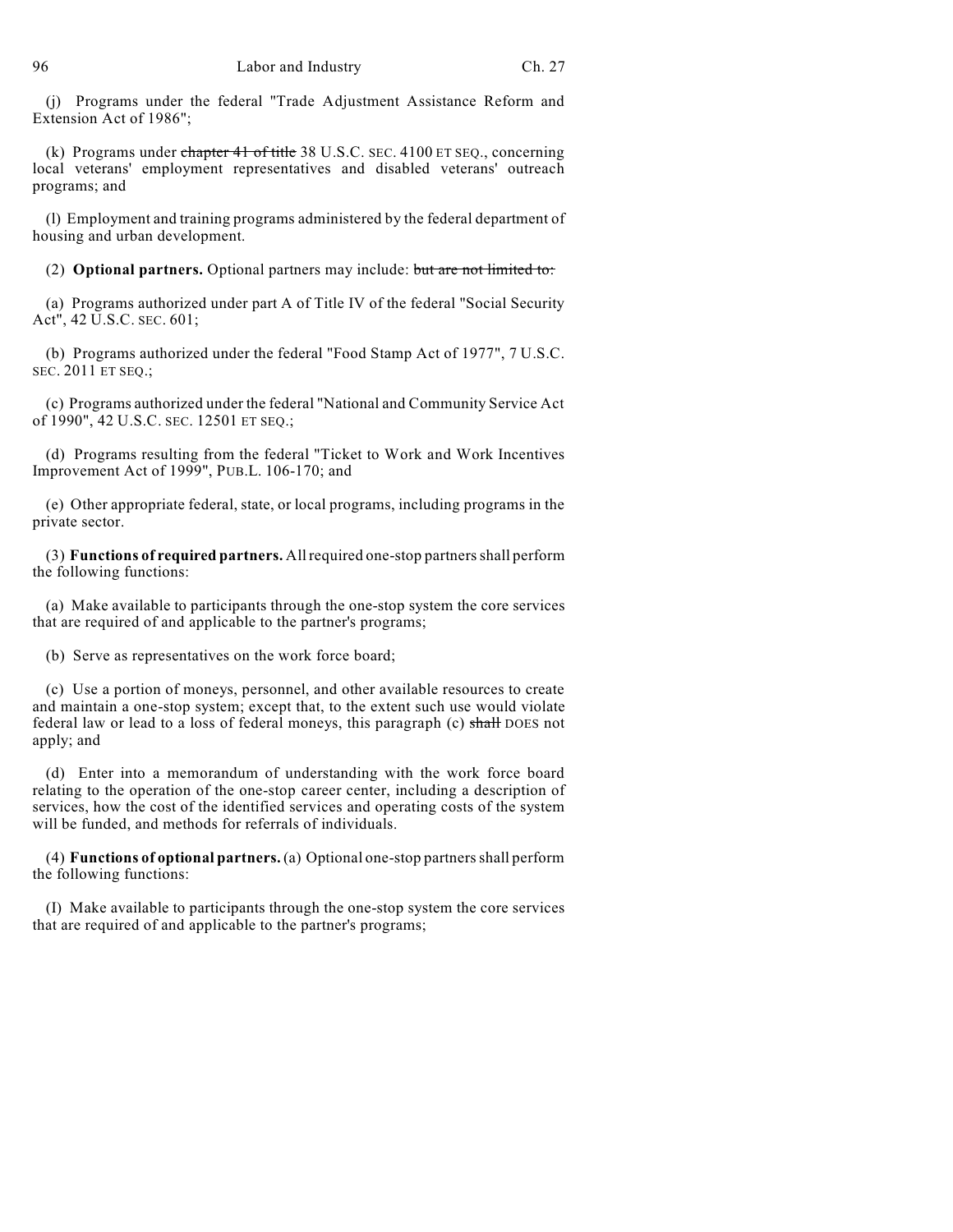(II) Participate in the operation ofsuch one-stop system, consistent with the terms of the memorandum of understanding approved by the work force board and with the requirements of the federal act in which the program is authorized, if the work force board and local elected official approve such participation.

(b) If an optional partner is designated or certified pursuant to subsection (1) of this section, its functions and responsibilities shall be ARE the same as those of a required partner as set forth in subsection (3) of this section.

**8-83-217. [Formerly 8-71-217] Memorandum of understanding - one-stop operators.** (1) (a) The work force board, with the agreement of the local elected officials, shall develop and enter into a memorandum of understanding between the work force board and the one-stop partners concerning the provision of services in the one-stop system in the local area.

(b) Each memorandum of understanding shall MUST contain provisions describing:

(I) The services to be provided through the one-stop system;

(II) How the costs of such services and the operating costs of the system will be funded;

(III) Methods for referral of individuals between the one-stop operator and one-stop partners for the appropriate services and activities;

(IV) The duration of the memorandum of understanding and the procedures for amending the memorandum of understanding during the term of the memorandum of understanding; and

(V) Such other provisions, consistent with the federal act, as the parties to the agreement determine to be appropriate.

(2) **One-stop operators.** (a) Consistent with the requirements of the federal act for one-stop partners, the work force board, with the agreement of the local elected official, is authorized to designate or certify one-stop operators and to terminate for cause the eligibility of such operators.

(b) To be eligible to receive moneys to operate a one-stop career center, an entity, which may be a consortium of entities, shall MUST be designated or certified as a one-stop operator by any of the following three methods:

(I) If a one-stop system or work force investment program was established in a local area prior to the effective date of the federal act AUGUST 7, 1998, the work force board and local elected official for that area may agree with each other and with the governor, on a case-by-case basis, to designate or certify as a one-stop operator an entity carrying out activities under such preexisting system or program, subject to the requirements of section 8-71-216 8-83-216 and this section and of the memorandum of understanding.

(II) An entity may be selected for designation or certification as a one-stop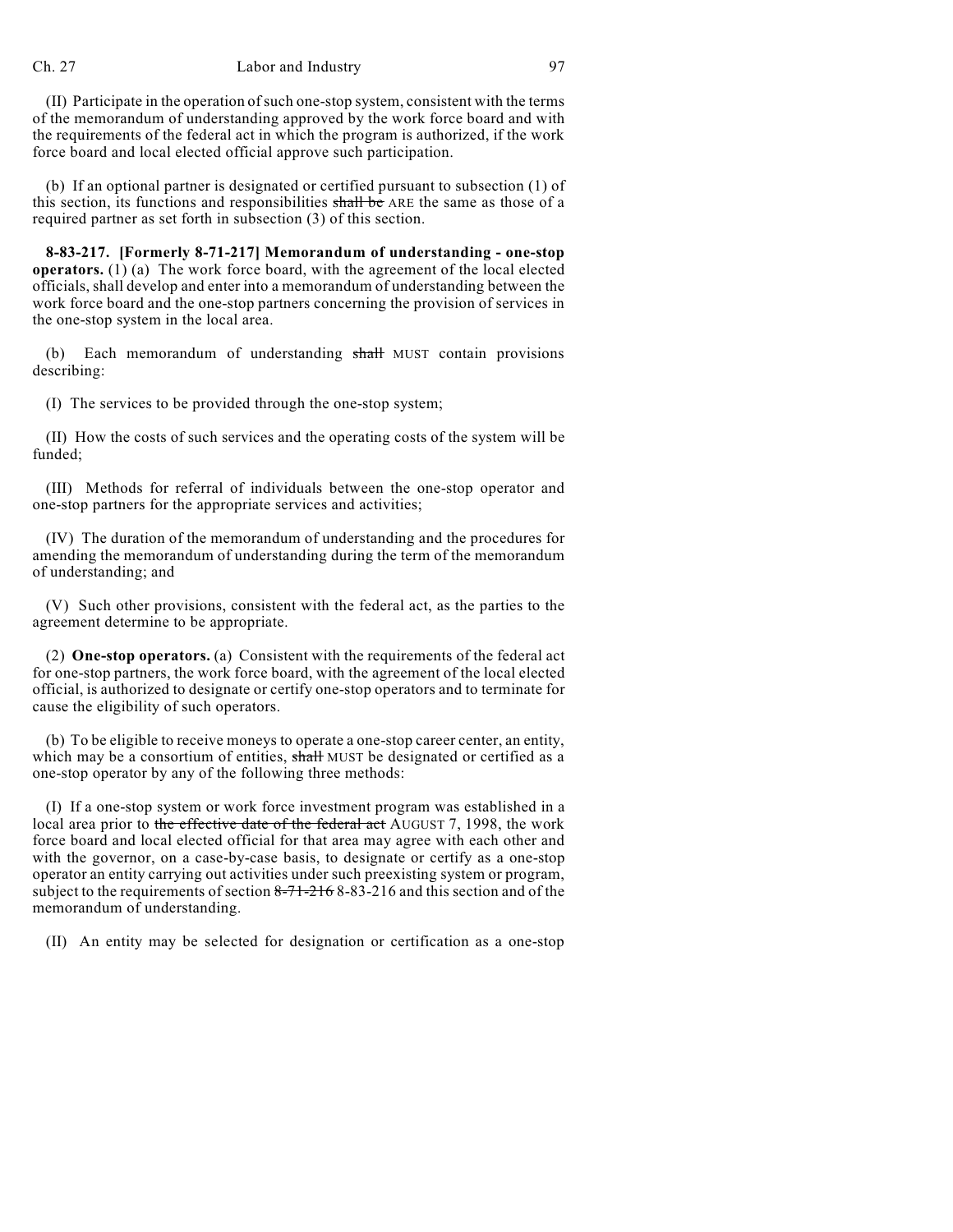98 Labor and Industry Ch. 27

operator through a competitive process.

(III) An entity may be selected for designation or certification as a one-stop operator in accordance with an agreement reached between the work force board and a consortium of entities that, at a minimum, includes three or more of the required one-stop partners described in section  $8-71-216$  8-83-216 and may be a public or private entity, or consortium of entities, of demonstrated effectiveness in the local area and may include the following:

(A) A postsecondary educational institution;

(B) An employmentservice agency established under the federal "Wagner-Peyser Act"; 29 U.S.C. sec. 49a et seq.;

(C) A private, nonprofit organization, which may include a community-based organization;

(D) A private for-profit entity;

(E) A government agency; and

(F) Another interested organization or entity, which may include a local chamber of commerce or other business organization.

(c) Elementary schools and secondary schools  $\frac{1}{n}$  ARE not be eligible for designation or certification as one-stop operators; except that nontraditional public secondary schools and area vocational education schools shall be eligible for such designation or certification.

**8-83-218. [Formerly 8-71-218] Core services.** (1) THE WORK FORCE INVESTMENT PROGRAM, AS IMPLEMENTED THROUGH ONE-STOP CAREER CENTERS, SHALL PROVIDE a core set of services, as defined by the federal act, shall be available to individuals who are adults or dislocated workers, Such services shall be provided through the work force investment program as implemented through one-stop career centers and shall include INCLUDING, at a minimum, the following:

 $(a)$  access for job seekers to a comprehensive array of services and information, which may include:

 $(H)$  (a) Registration into the centralized computer system;

(H) (b) Career center operations;

(HH) (c) Education and training program information;

 $(HV)$  (d) A multi-media resource library providing access to internet-based services;

 $(\forall)$  (e) Labor market information;

 $(VF)(f)$  Skill assessment services that are designed to determine each participant's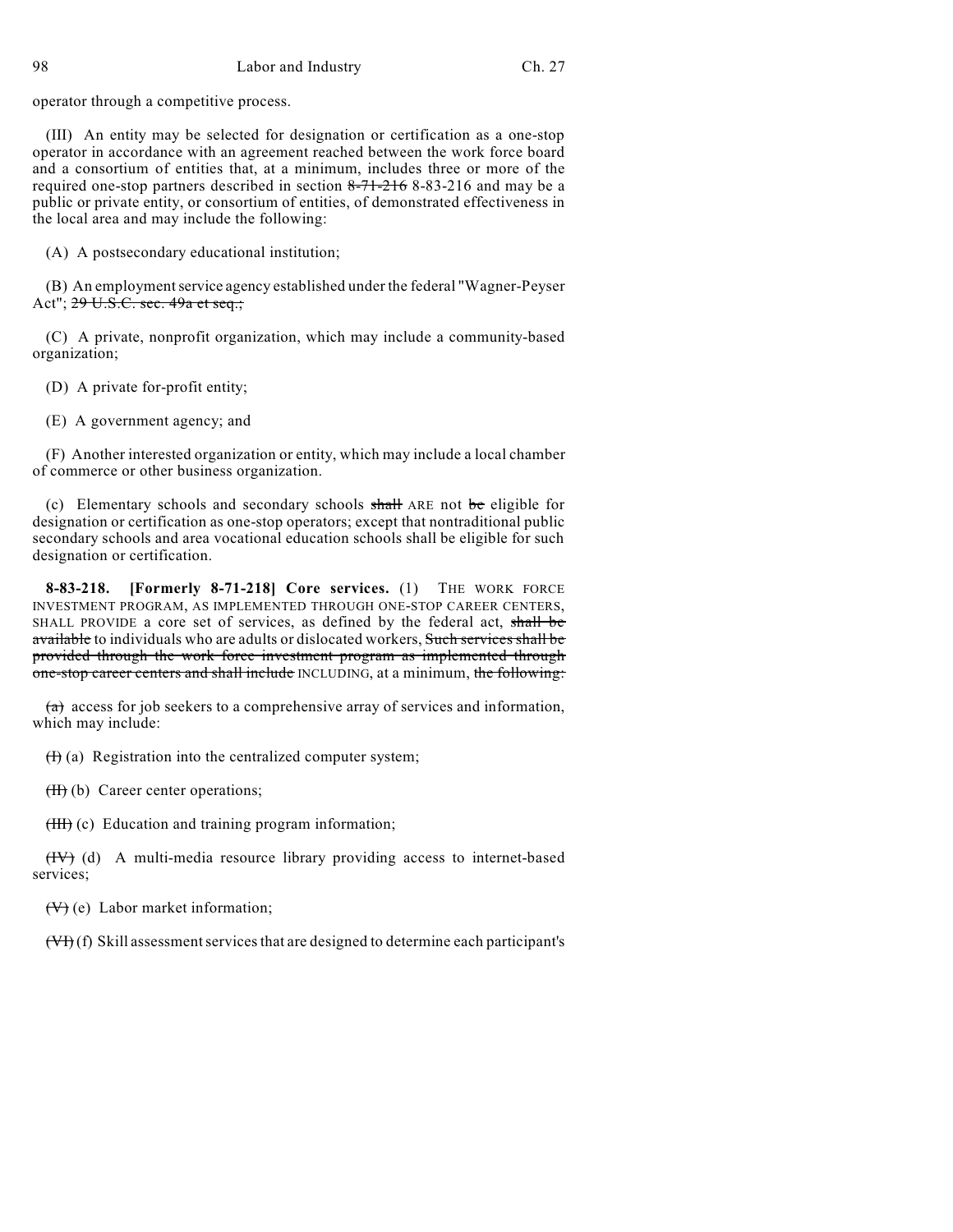employability, aptitudes, abilities, and interests, by means of individual interviews whenever possible;

(VII) (g) Job referral and placement;

(VIII) (h) Self-help resume preparation resources;

(IX) (i) Referral services for community and social services, including welfare-to-work programs, employment programs for persons with disabilities, employment programs for older workers, community-based organizations, vocational rehabilitation, adult literacy,supportive services, and youth programs and services;

 $(X)$  (i) Veterans' benefits and services information, subject to the availability of Wagner-Peyser funds and to the following:

(A) (I) Any one-stop career center receiving Wagner-Peyser funds or housing Wagner-Peyser ACT staff shall provide veterans with priority employment and training services in accordance with chapter 41 of title 38, U.S.C.;

 $(\overline{B})$  (II) In one-stop career centers that have been assigned disabled veteran outreach program and local veteran employment representative positions, such positions shall MUST be held by state employees and are in addition to, and shall DO not supplant, Wagner-Peyser staff in providing priority employment and training services; and

 $(\overline{\mathcal{C}})$  (III) All one-stop career centers shall make the full array of core services available to veterans in the following order of priority: Disabled veterans, Vietnam-era veterans, veterans, and other eligible persons.

(b) (2) Work force boards are encouraged to  $at a minimum$ , consider and determine, AT A MINIMUM, the feasibility of providing access for employers to a comprehensive array of services and information, which may include:

 $(H)$  (a) Professional account representatives and management;

 $(H)$  (b) Assistance in individual and mass recruiting;

 $(HH)(c)$  Referrals of skilled applicants;

 $(HV)(d)$  Labor market information;

 $(V)$  (e) Education and training program information;

(VI) (f) Access to internet-based services;

(VII) (g) Information and referral for community and social services;

(VIII) (h) Layoff assistance; and

(IX) (i) Other employment-related services and information.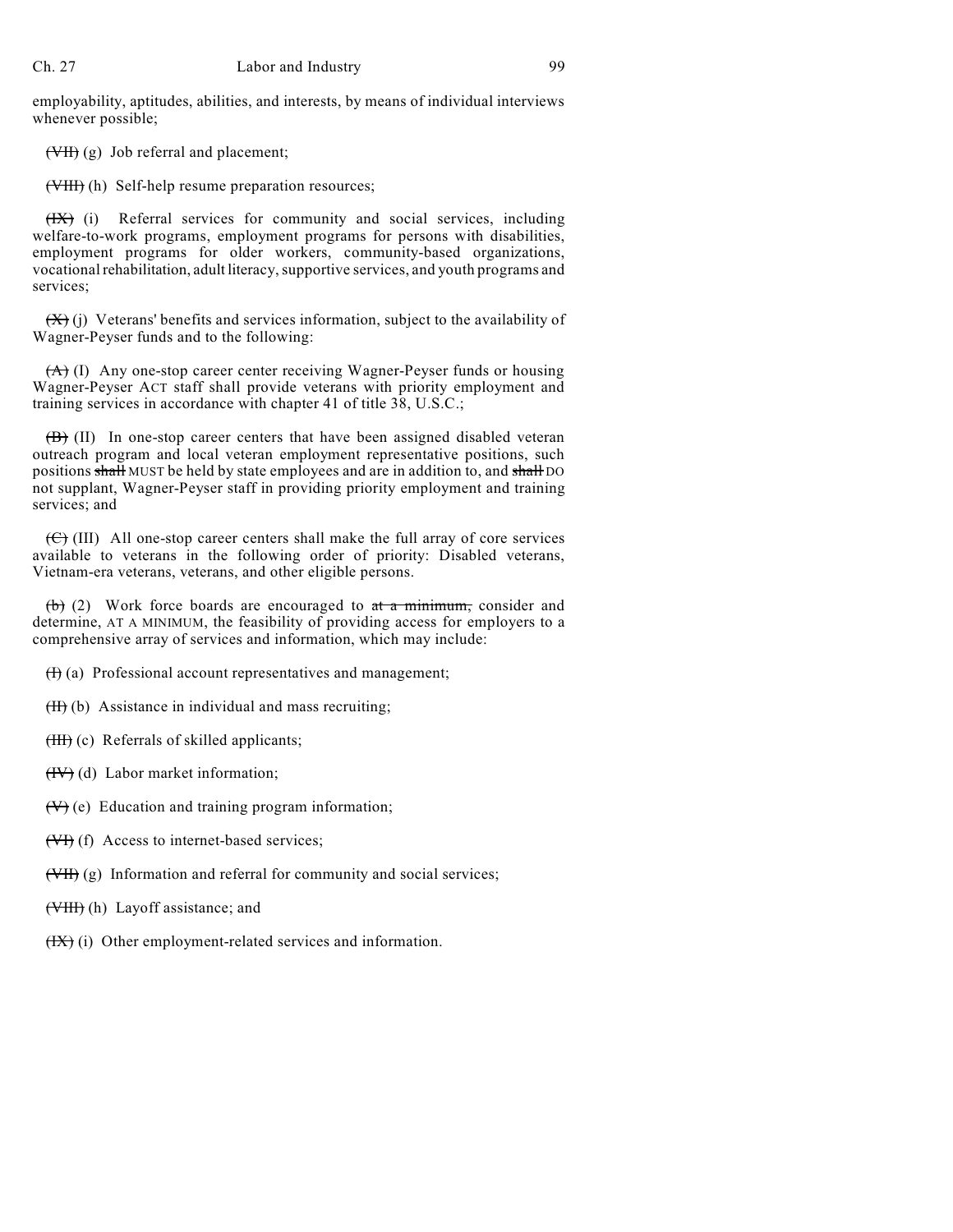$(2)$  (3) At the option of the local elected officials, other services for job seekers and employers may be offered to meet the needs of a work force investment area.

**8-83-219. [Formerly 8-71-218.5] Intensive services - training services individual training accounts.** (1) Access to intensive services, as specified in the federal act, shall MUST be available to individuals who are adults or dislocated workers who are unemployed, and are unable to obtain employment through core services, and who have been determined by a one-stop operator to be in need of more intensive services to obtain employment or who are employed but are determined by a one-stop operator to be in need of such services. Such services may include diagnostic testing, individual or group counseling and career planning, case management and follow-up services, and training services specified in subsection (2) of this section.

 $(2)$  Access to training services, as specified in the federal act, shall be available to Participants who have met the eligibility requirements for intensive services, are unable to obtain or retain employment through such services, are determined by the one-stop operator to be in need of such services, and are eligible for such services as specified in the federal act MUST HAVE ACCESS TO TRAINING SERVICES, AS SPECIFIED IN THE FEDERAL ACT. Such training services include without limitation, occupational skills training, on-the-job training, and training programs operated by the private sector.

(3) THE ONE-STOP SYSTEM SHALL PROVIDE training services authorized under this section shall be provided TO ELIGIBLE INDIVIDUALS through the use of individual training accounts, as specified in the federal act. and shall be provided to eligible individuals through the one-stop system. Exceptions to the use of individual training accounts, as set forth in the federal act, include customized training, training services not provided by a training provider within the work force area, or training services that are offered by community-based organizations or other private organizations that serve such special populations that face multiple barriers to employment.

**8-83-220. [Formerly 8-71-218.7] Encouragement of nursing education programs - legislative declaration.** (1) The consortium work force investment board shall encourage work force investment programs and work force investment areas to enroll individuals in educational programs related to practical nursing.

(2) The general assembly finds, determines, and declares that educating individuals eligible to receive moneys from welfare-to-work or temporary assistance to needy families will benefit such individuals. In addition, the general assembly finds, determines, and declares that Colorado is facing a shortage of licensed practical nurses and that encouraging individuals to follow such a career path further benefits Colorado and its residents.

**8-83-221. [Formerly 8-71-219] Title I appropriation - allocation.** Asspecified in section 191(a) of the federal act, Title I moneys received by the state under the federal act shall be ARE subject to appropriation by the general assembly, consistent with the terms and conditions required under the federal act. The local elected officials or their designee shall serve as the local grant recipient for the Title I moneys allocated to the work force investment area by the governor for the purposes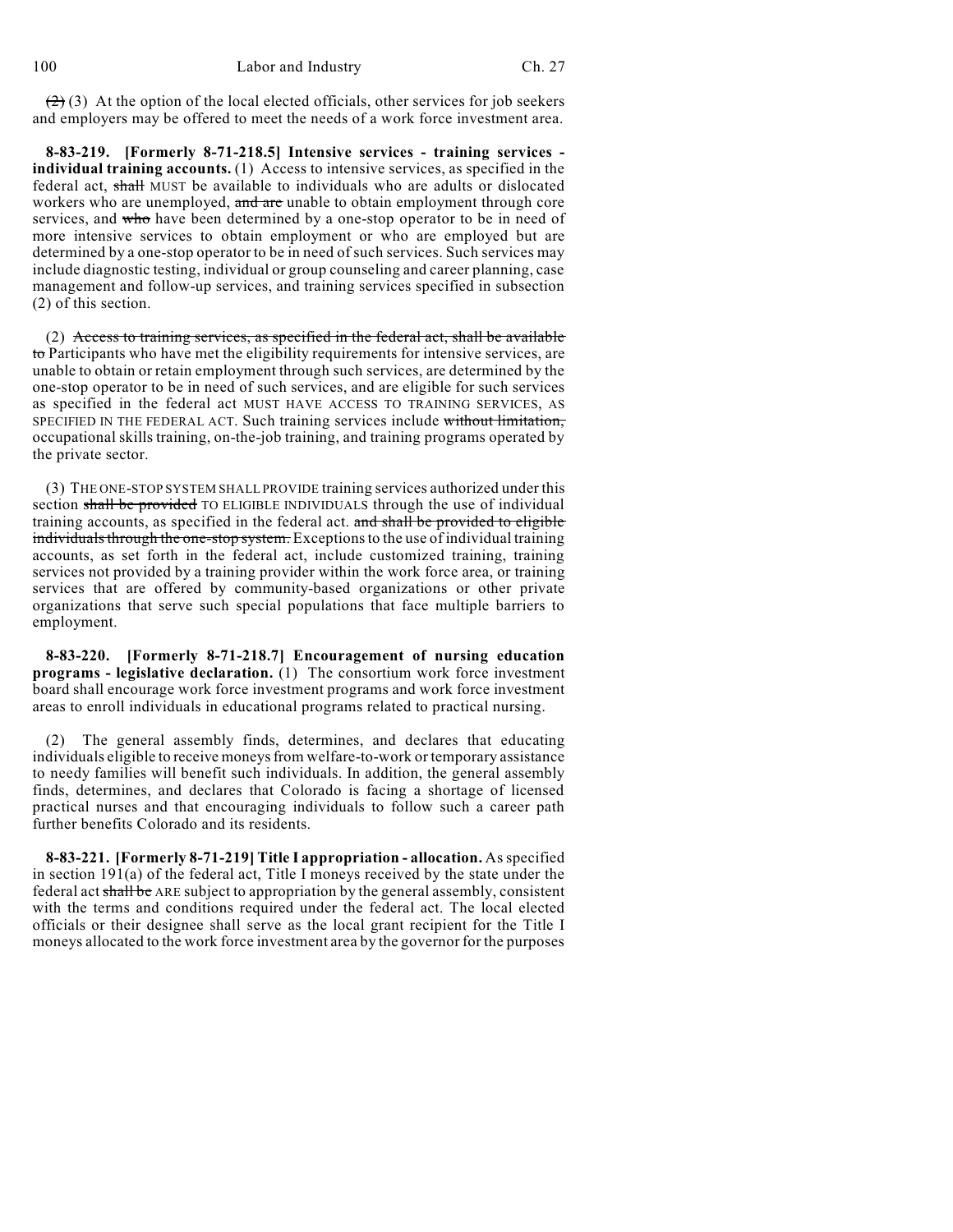of a work force investment area's administration and implementation of the work force investment program pursuant to the allocation formula described in section 8-71-221 8-83-223. The department shall contract directly with each local work force investment board. In order to assist in the administration of Title I moneys, the local elected officials may designate an entity to serve as a local grant sub-recipient for such moneys or as a local fiscal agent. Except when such THE designee is the department, such A designation shall DOES not relieve the local elected officials of the liability for any misuse of grant moneys.

**8-83-222. [Formerly 8-71-220] County block grantsformula - use of moneys.** Subject to available appropriations by the general assembly, the department shall allocate Title I moneys to each work force investment area for the operation of the work force investment program in that work force investment area.

**8-83-223. [Formerly 8-71-221] Allocation process.** Subject to federal law and available appropriations, within thirty days after receipt of the federal appropriation from the United States department of labor, the local elected officials from each work force investment area in the state shall develop an allocation formula for each work force investment area. Development of the allocation formula by the local elected officials shall be facilitated through a statewide association of county commissioners, referred to in this section as Colorado counties, incorporated, or CCI. CCI shall ensure that the local elected officials from each work force investment area have an opportunity to participate in the development and final approval of the recommendations for allocation formulas. The department and the state work force development council created in section 24-46.3-101, C.R.S., shall provide technical assistance to CCI as requested in the development of recommended allocations. The local elected officialsshall recommend the allocation formula to be applied and each allocation for adult, youth, and dislocated worker services under Title I. of the federal act. CCI shall forward the local elected officials' recommendations to the state council pursuant to section  $8-71-222$  (2) (f) 8-83-224 (2) (f) for review and comment. The state council shall then submit such recommendations, together with the state council's comments, to the joint budget committee of the general assembly for review and comment before forwarding such recommendations to the governor for final determination. If the local elected officials cannot agree on an allocation, the local elected officials shall prepare alternatives and CCI shall submit the alternatives to the state council for review and comment and submission to the joint budget committee, which shall select one such alternative and forward it to the governor for final determination. The local elected officials and CCI shall develop their own operational procedures. Any moneys received by the state under Title I, of the federal act, together with any associated state full-time equivalent personnel positions, shall be ARE subject to appropriation by the general assembly.

**8-83-224. [Formerly 8-71-222] State council - duties.** (1) The state council shall function as, and is intended to meet the requirements for, the state work force investment board referred to in the federal act. In addition to performing the functions set forth in subsection (2) of this section, the state council shall serve in an advisory role to the governor for those areas specified by the federal act and shall serve as a conduit for information to local work force investment areas, including facilitation of grant applications and assistance to work force investment areas to enable work force investment areas to successfully implement programs under the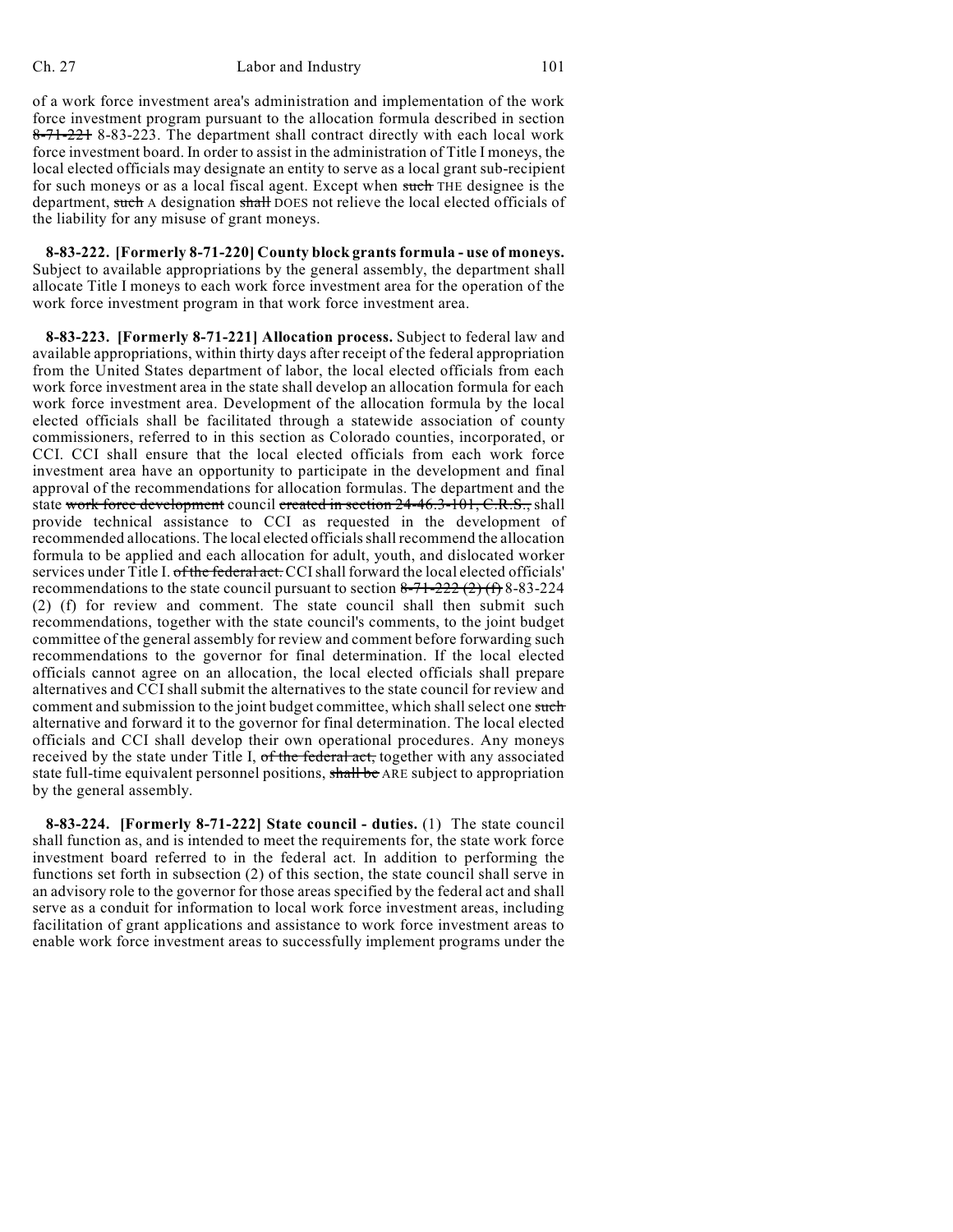federal act.

(2) The state council shall assist the governor in the following:

(a) Development of the comprehensive five-year state plan as specified in section  $8-71-2098-83-209$ ;

(b) Development and continuous improvement of a statewide system of activities that are funded pursuant to the federal act or carried out through a one-stop system as set forth in this part 2 that receives Title I moneys. under the federal act. Such improvement shall include the development of linkages in order to ensure coordination and prevent duplication among the programs and activities authorized in this part 2.

(c) Review of local plans submitted by the designated work force investment boards and consortium work force investment board;

(d) Designation of local work force investment areas;

(e) Commenting at least once annually on the measures taken pursuant to the federal "Carl D. Perkins Vocational and Applied Technology Education Act", 20 U.S.C. sec. 2301 et seq.;

(f) Review and comment on, and submission to the joint budget committee for review and comment on, allocation formulas for the distribution of Title I moneys for adult employment and training activities and youth activities to work force investment areas in accordance with the process established in section 8-71-221 8-83-223;

(g) Preparation of the annual report to the secretary of the United States department of labor;

(h) Development of the statewide employment statistics system described in the "Wagner-Peyser Act";

(i) Development of an application for an incentive grant authorized pursuant to the federal act; and

(j) Any other functions as requested by the governor.

**8-83-225. [Formerly 8-71-223] Colorado department of labor and employment - functions.** (1) The department shall serve as the administrative entity for Title I moneys received pursuant to the federal act. The department shall also be IS responsible for:

(a) Administering the statewide labor market information and fiscal systems to the extent such systems pertain to activities under the federal act;

(b) Assisting in the establishment and operation of one-stop career centers as requested by a local work force area;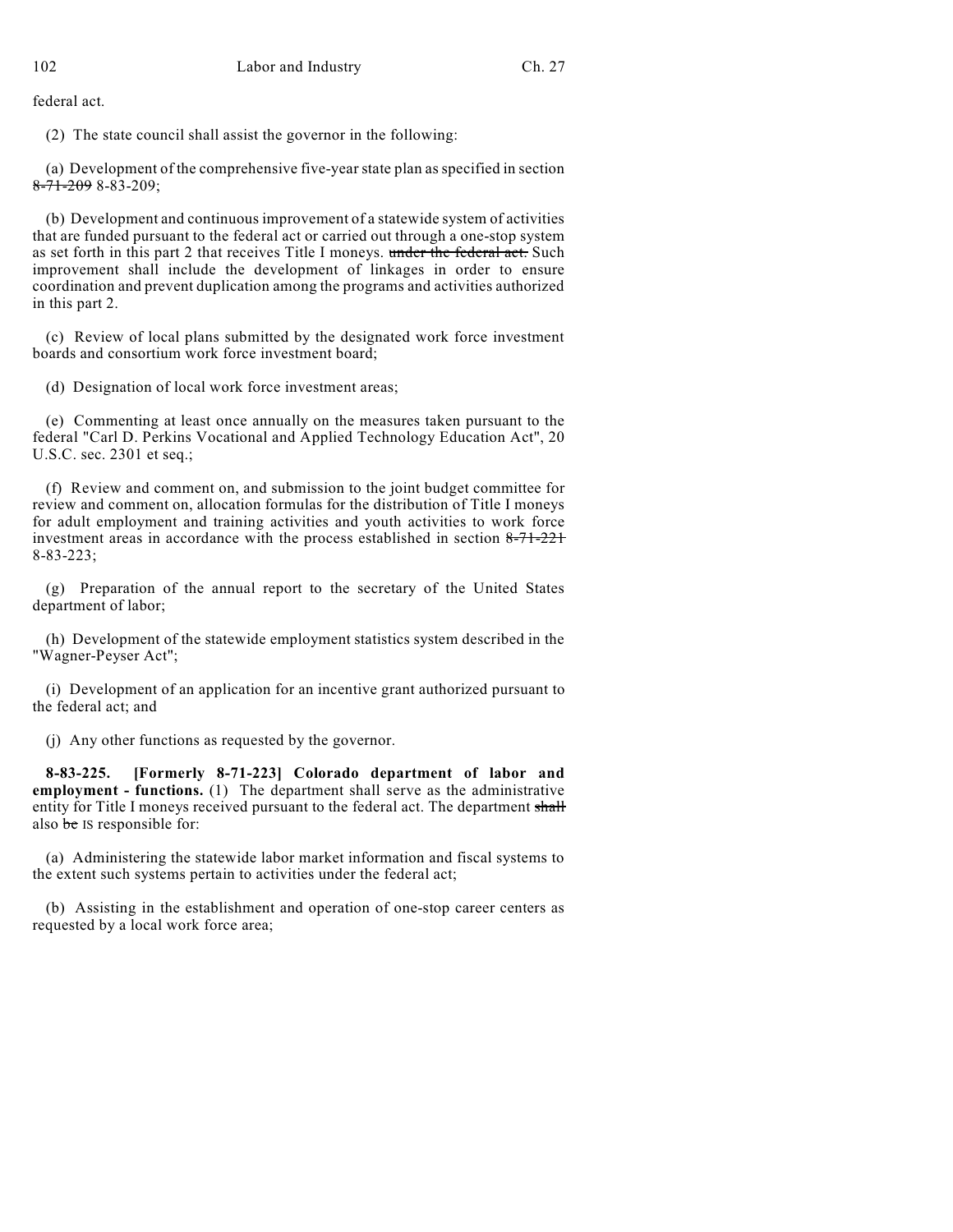(c) Disseminating lists of eligible training providers;

(d) Contracting and administering Title I moneys appropriated by the general assembly in accordance with the federal act;

(e) With input from the applicable work force investment areas, continuing the centralized computer system that links work force investment programs Such system shall continue to include AND INCLUDES training and technical support. A description of the state centralized system and procedures for developing, maintaining, and training shall MUST be included in the state plan required in section  $8-71-2098-83-209$ .

(f) Providing staff development and training services and technical assistance to local work force investment areas.

(2) The department shall provide ongoing consultation and technical assistance to each work force investment area for the operation of work force investment programs.

(3) The department shall encourage work force investment areas to inform individuals of the career possibilities in the field of nursing and the availability of practical nursing education programs.

**8-83-226. [Formerly 8-71-224] Responsibilities of governor.** (1) The governor shall perform the following functions, as specified in the federal act:

(a) Appoint members to the state council in accordance with section 24-46.3-101 (2), C.R.S.;

(b) Establish criteria for local elected officials to use in appointing members of local work force investment boards;

(c) Designate federal work force investment areas in consultation with the local elected officials, including local work force investment areas requesting to be a part of the federal work force investment area comprising a consortium of work force areas;

(d) Designate, modify, and terminate work force investment areas in the state, including temporary designation, and establish an appeal process for review of such decisions;

(e) Certify designated work force investment boards and the consortium work force investment board;

(f) Negotiate with the federal department of labor concerning the contents of the state plan; and

(g) Carry outsuch other duties and functions as may be required under the federal act.

**SECTION 7. Repeal of relocated provisions in this act.** In Colorado Revised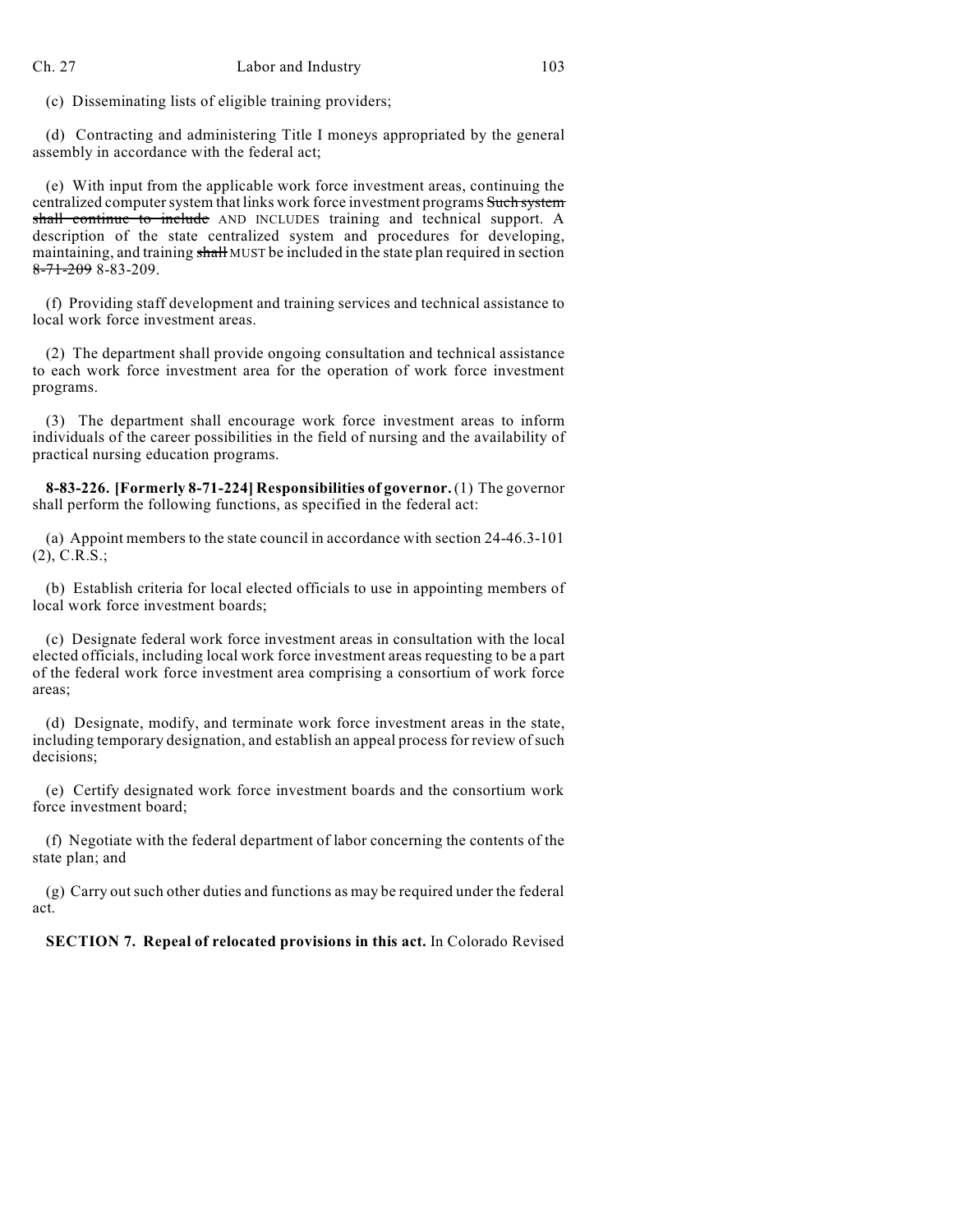Statutes, **repeal** 8-71-106 and part 2 of article 71 of title 8.

**SECTION 8.** In Colorado Revised Statutes, **repeal** 8-71-104.

**SECTION 9.** In Colorado Revised Statutes, 8-1-146, **amend** (2) as follows:

**8-1-146. Effect of transfer of powers, duties, and functions.** (2) The division of labor, the division of employment and training, THE DIVISION OF UNEMPLOYMENT INSURANCE, the state board of pharmacy, and the industrial claim appeals panel in the industrial claim appeals office, which perform any of the powers, duties, and functions performed by the industrial commission prior to its abolishment on July 1, 1986, shall be ARE the successors in every way with respect to such THOSE powers, duties, and functions, except as otherwise provided in this article or by law. Every act performed in the exercise of such THOSE powers, duties, and functions shall be deemed to have HAS the same force and effect as if performed by the commission prior to July 1, 1986. Whenever the commission is referred to or designated by any law, contract, insurance policy, bond, or other document, such THE reference or designation shall be deemed to apply APPLIES to the division of labor, the division of employment and training, THE DIVISION OF UNEMPLOYMENT INSURANCE, the state board of pharmacy, or the industrial claim appeals panel in the industrial claim appeals office, as the case may be.

**SECTION 10.** In Colorado Revised Statutes, **repeal** 8-1-147 and 8-1-149.

**SECTION 11.** In Colorado Revised Statutes, 8-2-119, **amend** (2) and (3) as follows:

**8-2-119. Awards of back pay - deduction of unemployment compensation.** (2) The person ordering  $\frac{\text{any such}}{\text{AN}}$  award of back pay shall within five days after the date of the order, notify the director of the division of employment and training UNEMPLOYMENT INSURANCE of such THE award WITHIN FIVE DAYS AFTER THE DATE OF THE ORDER.

(3) If, during the period for which back pay is awarded, the recipient of the award has been receiving unemployment benefits pursuant to the provisions of articles 70 to 82 of this title, the ENTITY ORDERING THE AWARD SHALL REDUCE THE amount of the award shall be reduced by the amount of such benefits THE PERSON RECEIVED, and THE EMPLOYER shall be withheld WITHHOLD THAT AMOUNT from the award. by the employer. The amounts EMPLOYER SHALL REMIT THE AMOUNT withheld by the employer shall be remitted FROM THE BACK PAY AWARD to the division of employment UNEMPLOYMENT INSURANCE, and credited THE DIVISION SHALL CREDIT THE AMOUNT to the unemployment compensation fund. The employer shall make such remittance REMIT THE WITHHELD AMOUNT within ten days after the award of back pay becomes final.

**SECTION 12.** In Colorado Revised Statutes, 8-47-111, **amend** (2) as follows:

**8-47-111. Division efforts to ensure employer compliance with workers' compensation coverage requirements - legislative declaration.** (2) In order to implement the declaration in subsection  $(1)$  of this section, the division shall develop a procedure for verifying whether or not all employers doing business in the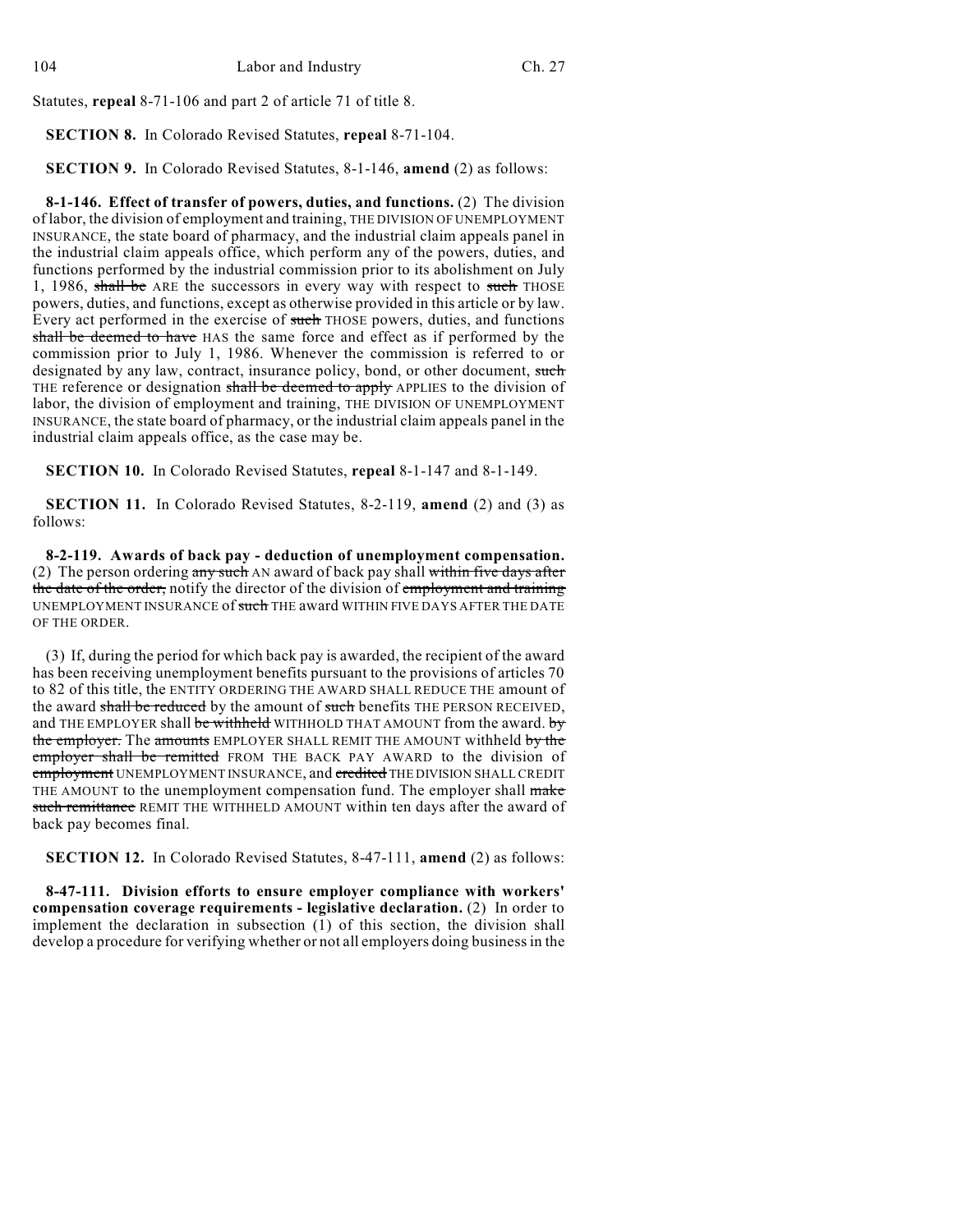## Ch. 27 Labor and Industry 105

state of Colorado comply with the requirements of article 44 of this title. This procedure shall MUST include but is not limited to, cross-referencing employer records of the division of employment and training UNEMPLOYMENT INSURANCE and the division of workers' compensation. Upon identifying employers that are not in compliance with article 44 of this title, the division, with the assistance and cooperation of the attorney general, shall use all available means under articles 40 to 47 of this title to ensure compliance. Every insurance carrier authorized to transact business in this state, including Pinnacol Assurance, which insures employers against liability for compensation under the provisions of articles 40 to 47 of this title, shall furnish the division, upon request, all information required by it to accomplish the purposes of this section.

**SECTION 13.** In Colorado Revised Statutes, 8-72-114, **amend** (2) (c); and **repeal** (2) (d) as follows:

**8-72-114. Employee misclassification - investigations - enforcement advisory opinions - rules - employee misclassification advisory opinion fund statewide study - report - definitions - legislative declaration - repeal.** (2) As used in this section:

(c) "Director" means the director of the division. of employment and training in the department of labor and employment.

(d) "Division" means the division of employment and training in the department of labor and employment.

**SECTION 14.** In Colorado Revised Statutes, 8-75-202, **amend** (2) as follows:

**8-75-202. Definitions.** As used in this part 2, unless the context otherwise requires:

(2) "Director" means the director of the division of employment and training in the department of labor and employment or his or her designee.

**SECTION 15.** In Colorado Revised Statutes, 8-76-103, **amend** (3) (a) (III) (F) and  $(3)$  (b)  $(V)$  as follows:

**8-76-103. Future rates based on benefit experience - definitions - repeal.** (3) (a) (III) (F) On and after January 1, 2002, for purposes of this subsection (3), assignment by the division of employment and training of SHALL ASSIGN industrial classifications to employers pursuant to sub-subparagraph (E) of this subparagraph (III) shall be in accordance with procedures and guidelines of the bureau of labor statistics of the United States department of labor and shall be to the appropriate three-digit subsector level found in the North American industry classification system manual issued by the office of management and budget.

(b) (V) When the fund level on July 1 of any year reaches one and six-tenths percent of the total wages, the director of the division of employment and training shall recommend to legislative council a proposed premium rate decrease.

**SECTION 16.** In Colorado Revised Statutes, 8-77-101, **amend** (1) (a) as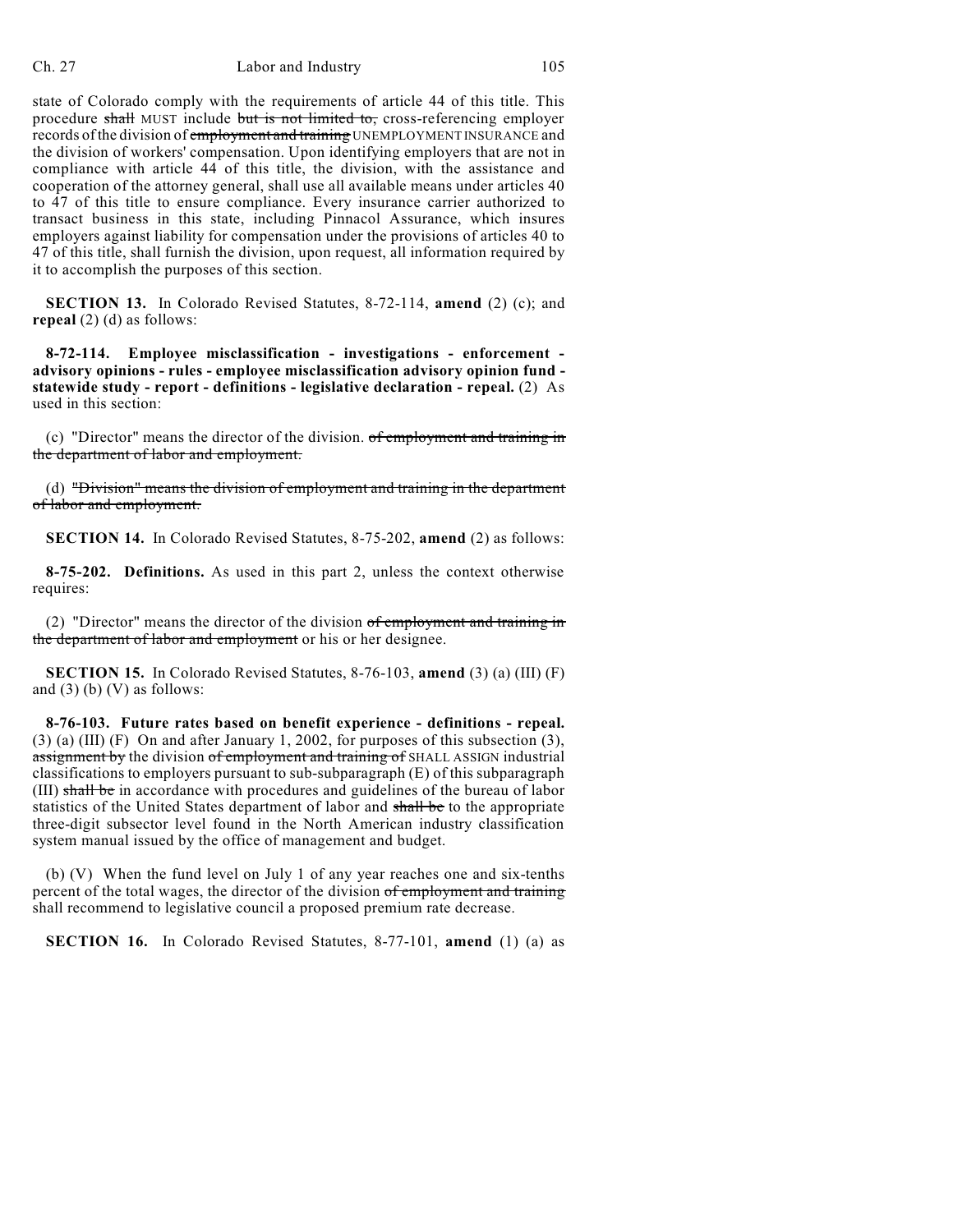follows:

**8-77-101. Unemployment compensation fund - state treasurer custodian.** (1) (a) There is hereby established the unemployment compensation fund, which shall be IS a special fund administered by the division of employment and training exclusively for the purposes of articles 70 to 82 of this title. The state treasurer shall be IS THE custodian of said THE fund and shall be IS liable under his OR HER official bond for the faithful performance of all his OR HER duties in connection therewith. He WITH THE FUND. THE STATE TREASURER shall establish and maintain within the fund the accounts specified in this article and such other accounts as may be necessary to reflect the administration of the fund by the division.

**SECTION 17.** In Colorado Revised Statutes, 8-77-103, **amend** (1) as follows:

**8-77-103. Advances from federal unemployment trust fund.** (1) The division of employment and training is authorized to MAY apply for advances to the state of Colorado from its account in the federal unemployment trust fund and  $\theta$  accept responsibility for repayment of such advances in accordance with the conditions specified in Title XII of the "Social Security Act", as amended, in order to secure to this state the

advantages available under the provisions of said title FEDERAL ACT.

**SECTION 18.** In Colorado Revised Statutes, 8-77-109, **amend** (2) (a) introductory portion and (2) (a) (I) as follows:

**8-77-109. Employment support fund - employment and training technology fund - created - uses - repeal.** (2) (a) THE STATE TREASURER SHALL CREDIT THE moneys collected pursuant to this section shall be credited by the state treasurer to the employment support fund created in subsection (1) of this section. THE GENERAL ASSEMBLY SHALL APPROPRIATE THE moneys in the employment support fund shall be annually appropriated by the general assembly to the department of labor and employment:

(I) To be used to offset funding deficits for program administration, including information technology initiatives, under the provisions of articles 70 to  $8283$  of this title and to further support programs to strengthen unemployment fund solvency; and

**SECTION 19.** In Colorado Revised Statutes, **amend** 8-82-103 as follows:

**8-82-103. Purchase and leasehold by division - terms.** The division DIVISIONS of employment and training is authorized to AND UNEMPLOYMENT INSURANCE MAY enter into rental or leasehold agreements with such A nonprofit corporation or authority Such CREATED PURSUANT TO SECTION 8-82-101. THE agreements shall MUST provide that the PARTICULAR division acquire title to such THE land or buildings, or both, upon the payment of stipulated aggregate annual rentals. The plans, specifications, bids, and contracts for such THE buildings and the terms of all such leasehold or rental agreements shall be ARE NOT VALID UNTIL approved by the governor, the director of the division of employment and training OR THE DIRECTOR OF THE DIVISION OF UNEMPLOYMENT INSURANCE, AS APPROPRIATE, and the director of the office of state planning and budgeting. Said THE rentals shall MUST be paid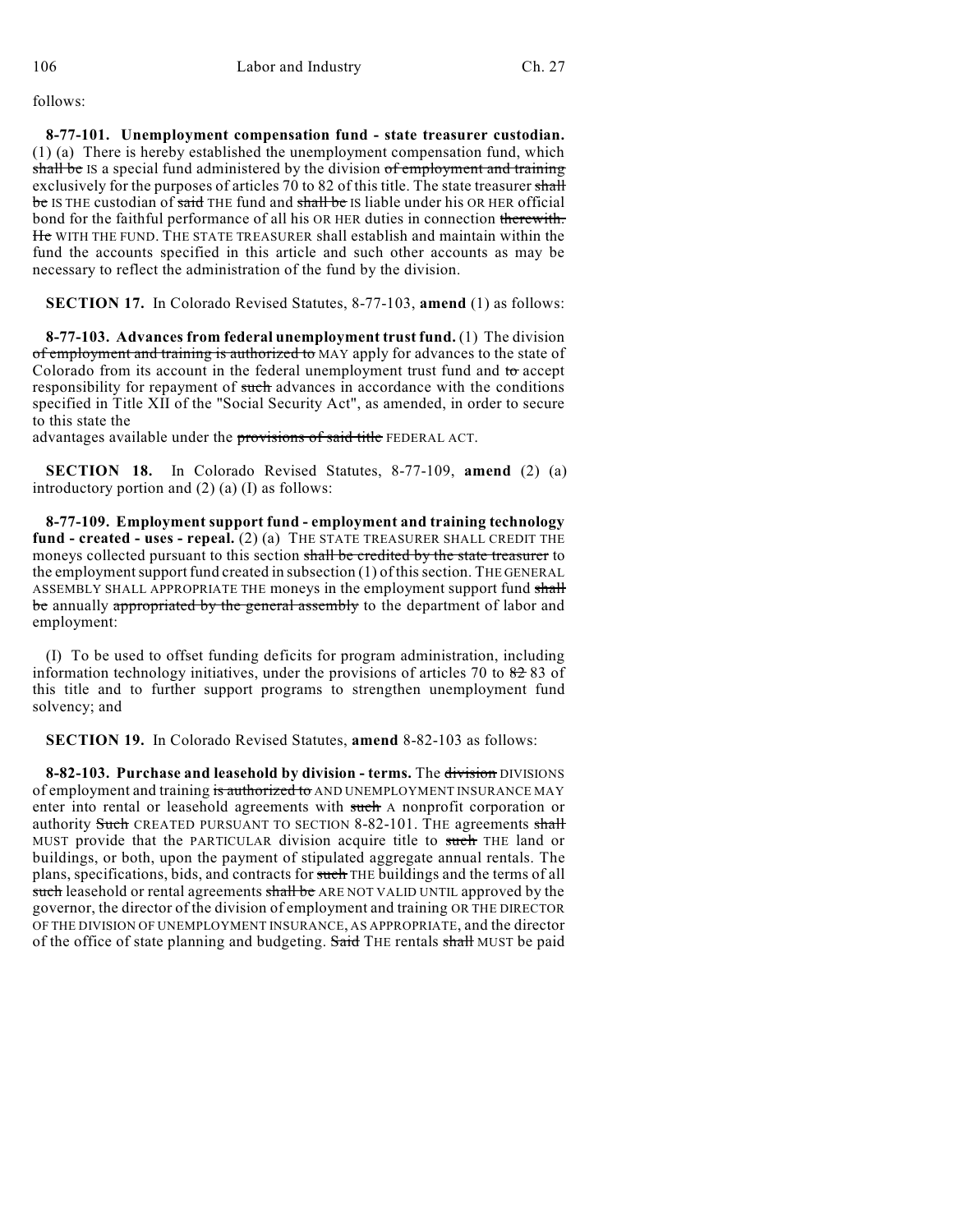## Ch. 27 Labor and Industry 107

solely out of the employment security administration fund, the unemployment revenue fund, or both, or the funds of any other state agency in case IF any part of the buildings shall be ARE made available thereto, and TO OTHER STATE AGENCIES. The obligation to pay such THE rentals shall DOES not constitute an indebtedness of the state or AND MUST NOT be paid out of any other funds. Such THE DIVISION THAT ENTERS AN AGREEMENT PURSUANT TO THIS SECTION SHALL INCLUDE THE rental shall be included in the ITS annual budgets of the division and shall be certified, audited, and paid CERTIFY, AUDIT, AND PAY THE RENTALS in the same manner as all other accounts and expenditures payable out of said THOSE funds.

**SECTION 20.** In Colorado Revised Statutes, **amend** 20-1-307 as follows:

**20-1-307. Socialsecurity coverage.** The office of district attorney, including the district attorney and the employees of each such office within each judicial district, shall be considered IS a juristic entity as described in section 24-53-101, C.R.S. Each office of district attorney shall enter into an agreement with the director of the division of employment and training of UNEMPLOYMENT INSURANCE IN the department of labor and employment for the purpose of including the district attorney and the employees of his THE DISTRICT ATTORNEY'S office under the state's federal-state social security coverage agreement with the secretary of the United States department of health and human services pursuant to section 24-53-104, C.R.S.

**SECTION 21.** In Colorado Revised Statutes, 22-2-124, **amend** (2) (i) (XI) and  $(2)$  (i) (XII) as follows:

**22-2-124. Family literacy education grant program - rules.** (2) As used in this section, unless the context otherwise requires:

(i) "Local education provider" means an institution or organization which may be any of the following:

(XI) A work force board, as defined in section  $8-71-203$  8-83-203, C.R.S., that oversees a work force investment program described in the "Colorado Work Force Investment Act", part 2 of article 71 83 of title 8, C.R.S.;

(XII) A one-stop partner, as described in section  $8-71-216$  8-83-216, C.R.S., under the "Colorado Work Force Investment Act", part 2 of article 7+83 of title 8, C.R.S.;

**SECTION 22.** In Colorado Revised Statutes, 24-30-202.4, **amend** (3.5) (a) (I) introductory portion,  $(3.5)$  (a) (I) (E), and  $(3.5)$  (a) (VI) as follows:

**24-30-202.4. Collection of debts due the state - controller's duties - creation of debt collection fund - definitions.** (3.5) (a) (I) The controller shall approve disbursements from state funds from the state's central accounting system in accordance with the provisions of section 24-30-202 (2). If the controller finds that there is an unpaid balance or debt owing to state agency claimants for any of the following, the controller, upon notice of withholding to the payee, shall withhold the amount of the disbursement that does not exceed the amount of such THE unpaid balance or debt: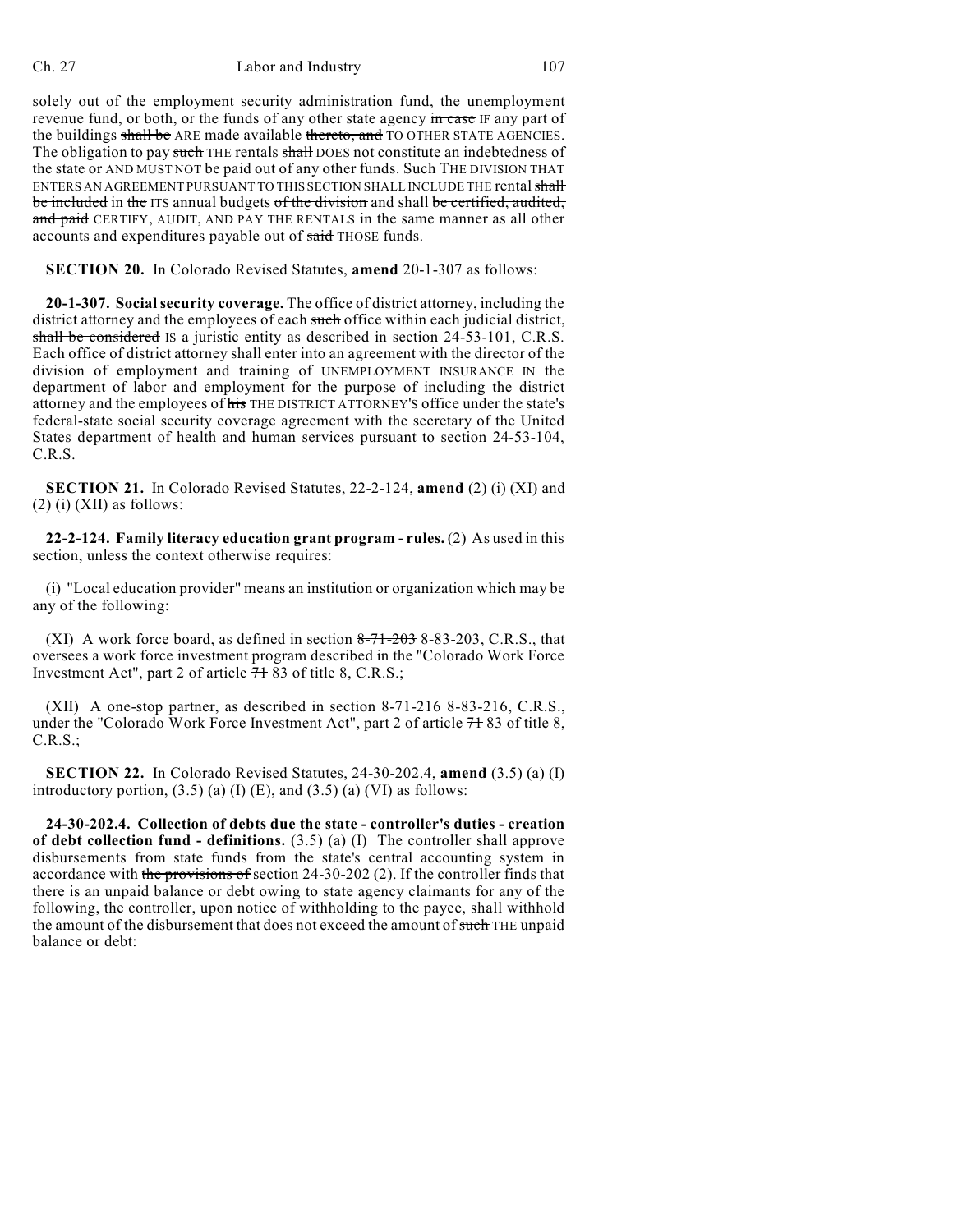108 Labor and Industry Ch. 27

(E) Any amount required to be paid to the unemployment compensation fund pursuant to articles 70 to 82 of title 8, C.R.S., the amount of which has been: Determined to be owing as a result of a final agency determination or judicial decision or that has been reduced to judgment by the division of employment and training UNEMPLOYMENT INSURANCE in the department of labor and employment; and such amount has been referred to the controller for collection pursuant to section 8-79-102 (2), C.R.S.

(VI) THE CONTROLLER SHALL DEPOSIT WITH THE STATE TREASURER any moneys withheld for payment of unemployment compensation debt pursuant to subparagraph  $(I)$  of this paragraph  $(a)$ , shall be deposited with the state treasurer and credited THE STATE TREASURER SHALL CREDIT THE MONEYS to the unemployment compensation fund. For all names and amounts certified by the division of employment and training UNEMPLOYMENTINSURANCE pursuant to section 8-79-102  $(2)$ , C.R.S., the controller shall provide to said THE division the payees' names and associated amounts deposited with the state treasurer pursuant to this subparagraph (VI).

**SECTION 23.** In Colorado Revised Statutes, 24-34-402, **amend** (2) as follows:

**24-34-402. Discriminatory or unfair employment practices.** (2) Notwithstanding any provisions of this section to the contrary, it is not a discriminatory or an unfair employment practice for the division of employment and training of UNEMPLOYMENT INSURANCE IN the department of labor and employment to ascertain and record the disability, sex, age, race, creed, color, or national origin of any individual for the purpose of making such reports as may be required by law to agencies of the federal or state government only. Said THE DIVISION MAY MAKE AND KEEP THE records may be made and kept in the manner required by the federal or state law, but no such NEITHER THE DIVISION NOT THE DEPARTMENT OF LABOR AND EMPLOYMENT SHALL DIVULGE THE information shall be divulged by said division or department to prospective employers as a basis for employment, except as provided in this subsection (2).

**SECTION 24.** In Colorado Revised Statutes, 24-46.3-101, **amend** (2) introductory portion and (2) (c) (I) as follows:

**24-46.3-101. State work force development council - creation - membership.** (2) Membership of the state council  $\frac{1}{2}$  MUST include:

(c) Representatives of business in the state, appointed by the governor, who are:

(I) Owners of businesses, chief executives or operating officers of businesses, and other business executives or employers with optimum policy-making or hiring authority, including members of local work force investment boards as specified in part 2 of article  $7+83$  of title 8, C.R.S.;

**SECTION 25.** In Colorado Revised Statutes, 25.5-4-205, **amend** (3) (b) (I) (A), (3) (b) (I) (B), and (3) (b) (I.5) (A) as follows:

**25.5-4-205. Application - verification of eligibility - demonstration project - rules.** (3) (b) (I) The state department shall promulgate rules that: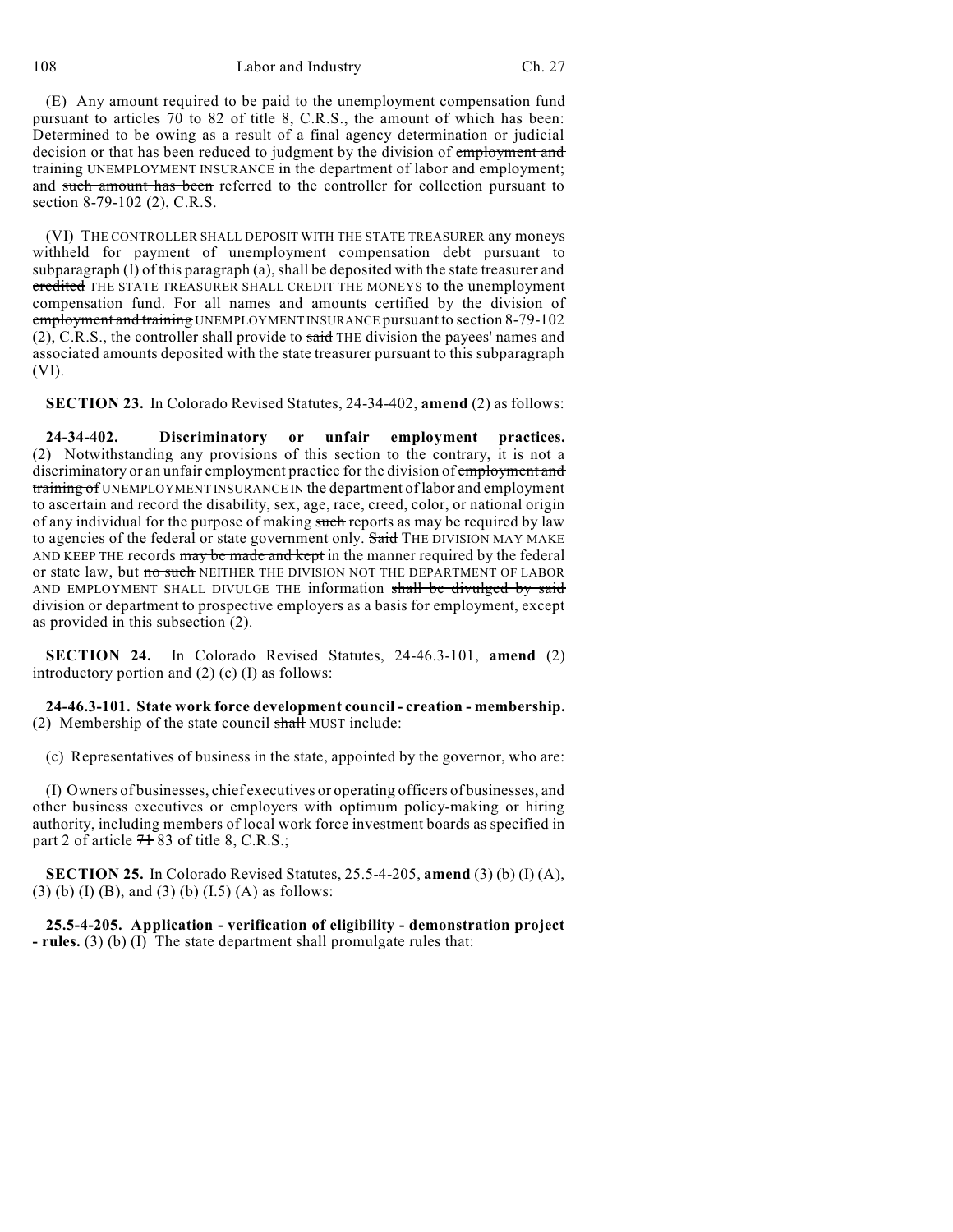### Ch. 27 Labor and Industry 109

(A) To the extent authorized under federal law, provide that an applicant shall only be required REQUIRE AN APPLICANT to state ONLY the applicant's income and that REQUIRE the applicant's income shall be verified by the state department TO VERIFY THE APPLICANT'S INCOME through the most recently available records of the division of **employment and training** UNEMPLOYMENT INSURANCE in the department of labor and employment or through the income, eligibility, and verification system; except that the rules shall also provide that ALLOW an applicant may TO provide income information more recent than the records of the division of employment and training UNEMPLOYMENT INSURANCE or the income, eligibility, and verification system; and

(B) Provide for administrative verification at reenrollment so that REQUIRE the state department shall at least annually TO verify a recipient's income eligibility AT REENROLLMENT through the records of the division of employment and training UNEMPLOYMENT INSURANCE in the department of labor and employment or through the income, eligibility, and verification system and, that, if the recipient meets all eligibility requirements, PERMIT the recipient shall TO remain enrolled in the program. The rules shall also provide that ALLOW a recipient may TO supply income information more recent than the information supplied by the records of the division of employment and training UNEMPLOYMENT INSURANCE or the income, eligibility, and verification system.

 $(1.5)$   $(A)$  If it is determined THE STATE DEPARTMENT DETERMINES that a recipient was not eligible for medical benefits solely based upon the recipient's income after the recipient had been determined to be eligible based upon the records of the division of employment and training UNEMPLOYMENT INSURANCE or the income, eligibility, and verification system, the state department shall not pursue recovery from a county department for the cost of medical services provided to the recipient, and the county department shall IS not be responsible for any federal error rate sanctions resulting from such determination.

**SECTION 26.** In Colorado Revised Statutes, 25.5-8-109, **amend** (4.5) (a) (I),  $(4.5)$  (a) (II), and  $(4.5)$  (a) (III) as follows:

**25.5-8-109. Eligibility - children - pregnant women.** (4.5) (a) (I) To the extent authorized by federal law, the department shall only require an applicant to state ONLY the applicant's family income and SHALL NOTIFY THE APPLICANT that the applicant's family income shall WILL be verified by the department through the most recently available records of the division of employment and training UNEMPLOYMENT INSURANCE in the department of labor and employment or through the income, eligibility, and verification system. The department shall allow an applicant to provide income information more recent than the records of the division of employment and training UNEMPLOYMENT INSURANCE or the income, eligibility, and verification system.

(II) The department shall provide for administrative verification at reenrollment so that the department shall annually verify the recipient's income eligibility AT REENROLLMENT through the records of the division of employment and training UNEMPLOYMENT INSURANCE in the department of labor and employment or through the income, eligibility, and verification system. If a recipient meets all eligibility requirements, a recipient shall remain REMAINS enrolled in the plan. The department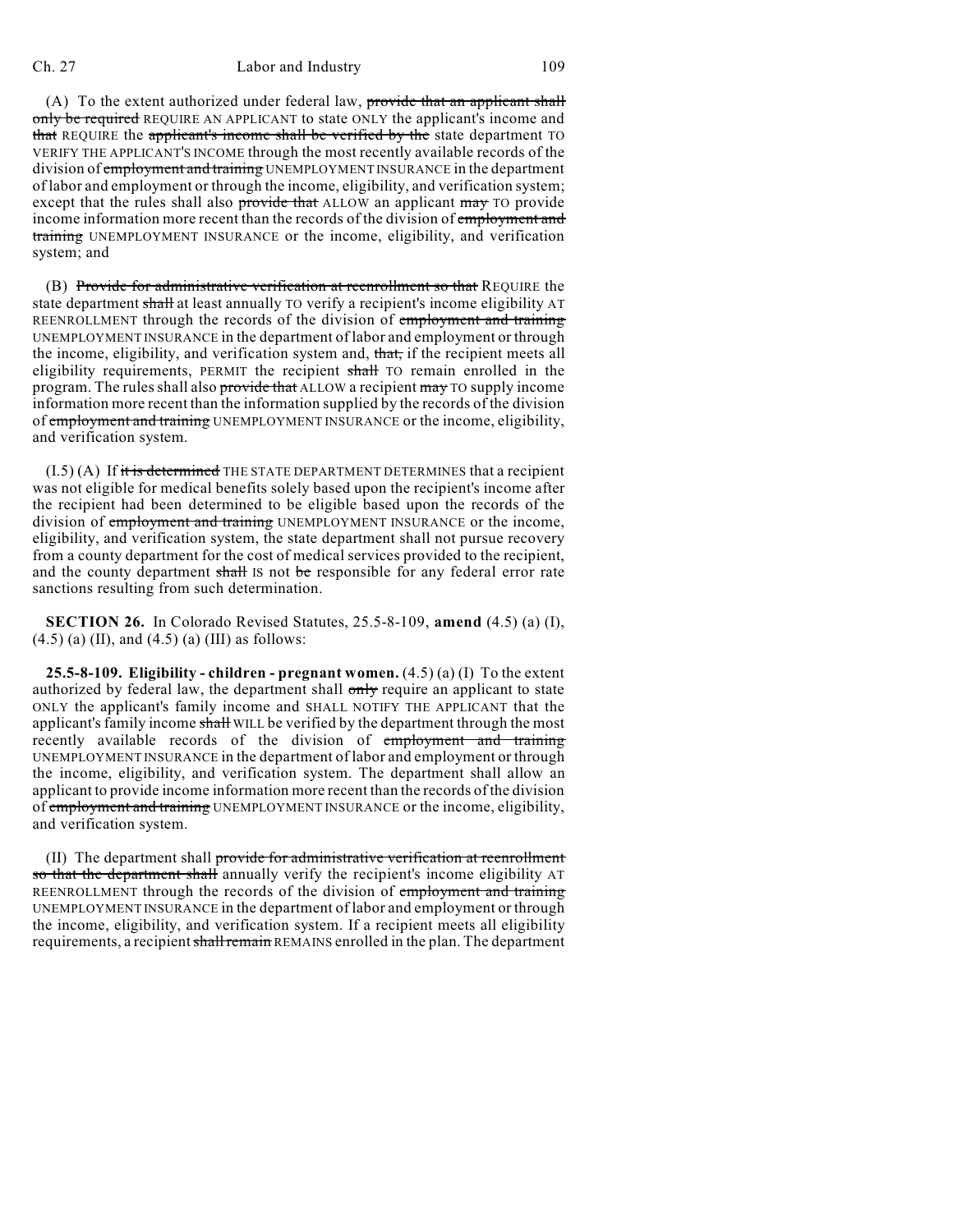shall also provide that ALLOW a recipient may TO provide income information more recent than the records of the division of employment and training UNEMPLOYMENT INSURANCE or the income, eligibility, and verification system.

(III) If it is determined THE STATE DEPARTMENT DETERMINES that a recipient was not eligible for medical benefits solely based upon the recipient's income after the recipient had been determined to be eligible based upon the records of the division of employment and training UNEMPLOYMENT INSURANCE or the income, eligibility, and verification system, the state department shall not pursue recovery from a county department for the cost of medical services provided to the recipient, and the county department shall IS not be responsible for any federal error rate sanctions resulting from such determination.

**SECTION 27.** In Colorado Revised Statutes, 26-2-107, **amend** (1) (a) (I) introductory portion and  $(1)$  (a)  $(I)$  (A) as follows:

**26-2-107. Verification - record.** (1) (a) (I) Whenever a county department receives an application for public assistance, it shall promptly make a record concerning the circumstances of the applicant to verify the facts supporting the application and shall examine all pertinent records and shall make a diligent effort to examine all records prior to granting assistance. Such THE records shall include but shall not be limited to, the following:

(A) Records of the division of employment and training UNEMPLOYMENT INSURANCE, including unemployment compensation records;

**SECTION 28.** In Colorado Revised Statutes, 28-5-703, **amend** (4) (b) as follows:

**28-5-703. Rules - duties.** (4) The board shall serve in an advisory capacity to:

(b) The division of employment and training in the department of labor and employment regarding the provision of services to state veterans pursuant to the "Colorado Work Force Investment Act", part 2 of article  $7+83$  of title 8, C.R.S.;

**SECTION 29.** In Colorado Revised Statutes, 29-4-710.7, **amend** (1) introductory portion, (1) (a), (1) (b) (I), (1) (b) (II), (1) (b) (III), (2) introductory portion,  $(2)$  (a), and  $(2)$  (d) as follows:

**29-4-710.7. Powers of the board - issuance of bonds to maintain balances in the unemployment compensation fund.** (1) Upon receiving the certifications specified in subsection  $(2)$  of this section, the authority, in addition to the other powers granted by this part 7, shall have HAS the following powers:

(a) To issue from time to time its bonds and notes as provided in this part 7 to provide sufficient funds to maintain adequate balances in the unemployment compensation fund; to repay amounts advanced to the state pursuant to 42 U.S.C. sec. 1321; to pay the principal of, and interest and premium, if any, on, the bonds and notes, the costs of bond issuance and administration, and any other related fees and costs of the authority or the division of employment and training UNEMPLOYMENT INSURANCE; to establish reserves for any or all of the foregoing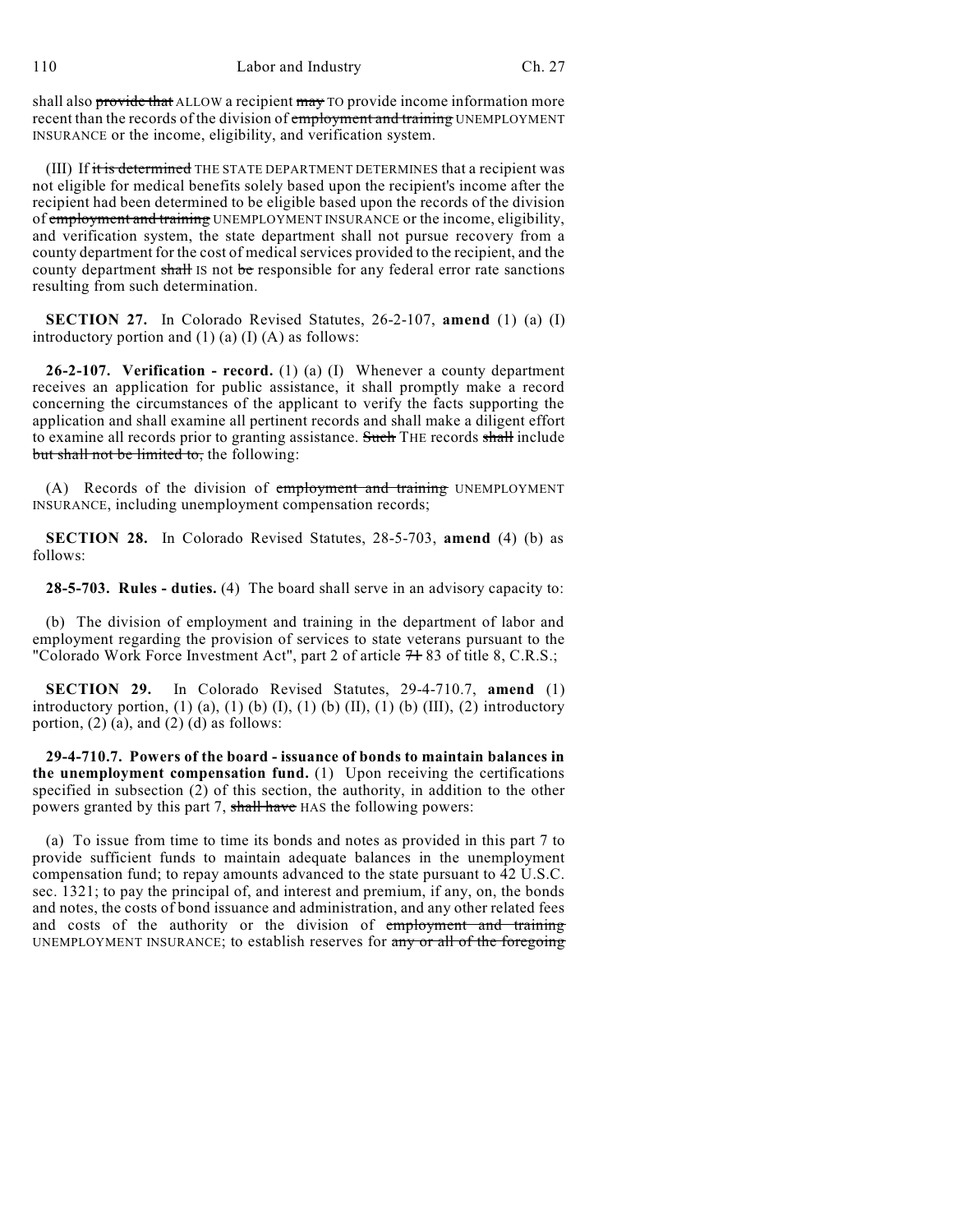and  $\omega$  make deposits into the unemployment compensation fund and otherwise apply the proceeds of the bonds and notes for any  $\sigma$  and  $\sigma$  the foregoing purposes SET FORTH IN THIS PARAGRAPH (a);

(b) To levy certain bond assessments as follows:

(I) All bonds and notes issued pursuant to this section shall be ARE limited obligations of the authority, payable solely from revenues generated through the levy by the authority of a bond assessment against each employer, as defined in section 8-70-113, C.R.S., subject to experience rating under articles 70 to 82 of title 8, C.R.S., in an aggregate amount sufficient to satisfy subparagraph (II) of this paragraph (b). The division of employment and training UNEMPLOYMENT INSURANCE shall collect and administer the bond assessment on behalf of the authority in substantially the same manner as other employer premiums and surcharges required pursuant to the provisions of articles 70 to 82 of title 8, C.R.S. Subject to the provisions of articles 70 to 82 of title 8, C.R.S., the assessment shall DOES not apply to the covered employers of state and local government, to those nonprofit organizations that are reimbursable employers, or to political subdivisions electing the special rate.

(II) The levy shall MUST be at a rate or rates which THAT, when applied against the taxable wages of those employers subject to the bond assessment, will produce an amount sufficient to pay all costs associated with or otherwise relating to bonds and notes issued pursuant to subsection (1) of this section, including without limitation the principal of, and interest and premium, if any, on, the bonds and notes, the costs of bond issuance and administration, other related fees and costs of the authority or the division of employment and training UNEMPLOYMENT INSURANCE, and reserves therefor.

(III) All bond assessments described in this paragraph (b) shall MUST be submitted in the same manner as the employer's normal premiums and surcharges paid pursuant to the provisions of articles 70 to 82 of title 8, C.R.S., shall be ARE a lien upon the real and personal property of any such employer in the manner and to the extent set forth in section 8-79-103, C.R.S., shall MUST be segregated by the division of employment and training UNEMPLOYMENT INSURANCE in a special account under the control of the division, and shall MUST, after offsetting the division's costs for collecting and administering the bond assessments, be used only for transfer from time to time to one or more special accounts created by and under the control of the authority. THE AUTHORITY SHALL USE all moneys accruing in any such special account shall be used by the authority only to pay the costs described in subparagraph (II) of this paragraph (b), and THE AUTHORITY SHALL TRANSFER any moneys remaining in such account and not required to pay such costs shall be transferred by the authority to the division of employment and training UNEMPLOYMENT INSURANCE for deposit in the unemployment compensation fund.

(2) The authority  $\frac{m}{x}$  SHALL not issue its bonds and notes pursuant to subsection (1) of this section until the monthly balance in the unemployment compensation fund is equal to or less than nine-tenths of one percent of the total wages reported by ratable employers for the calendar year, or the most recent available four consecutive quarters prior to the last computation date and the governor, the state treasurer, and the executive director of the department of labor and employment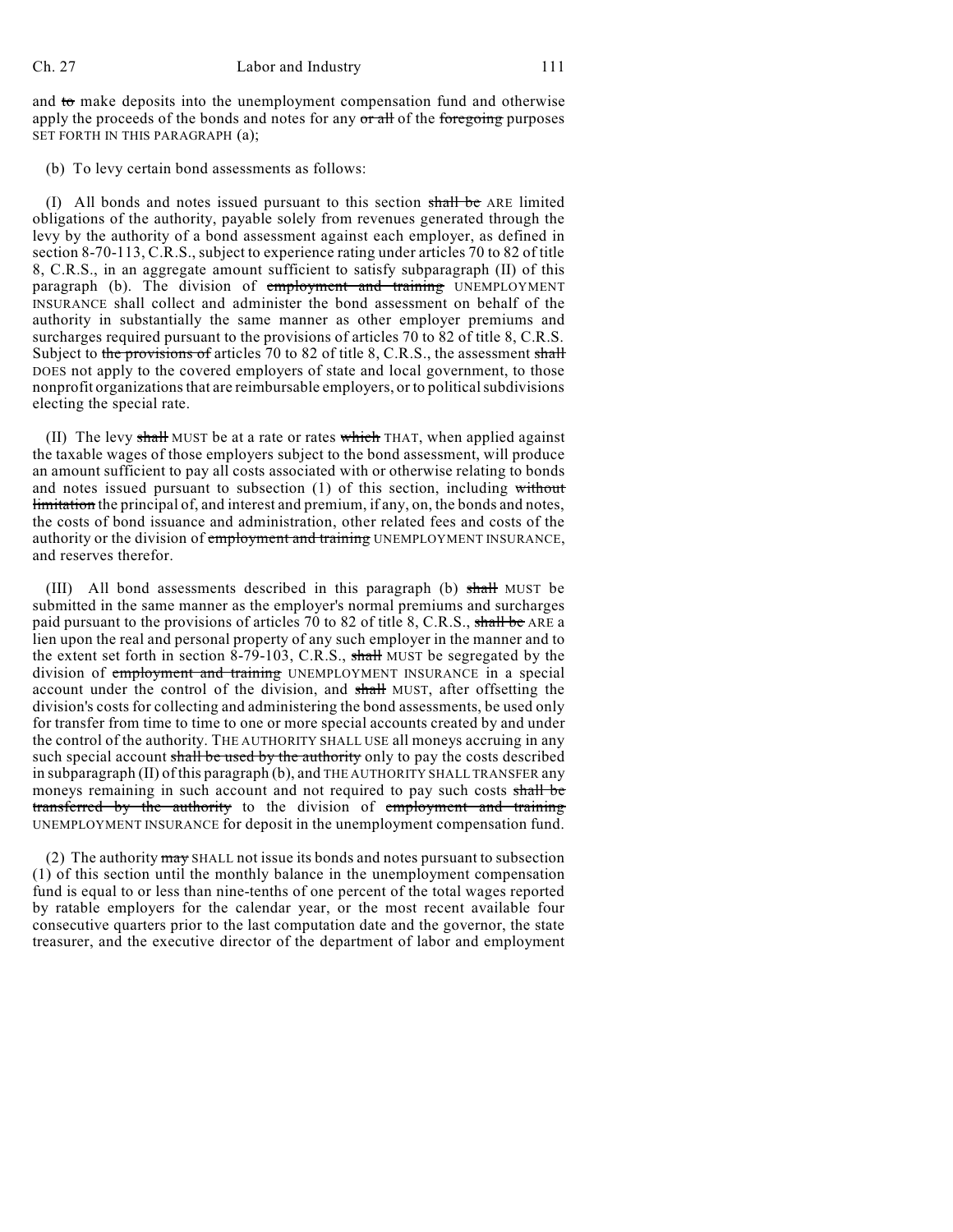have each certified in writing to the authority:

(a) That other funding alternatives to the issuance of bonds and notes by the authority pursuant to subsection (1) of this section have been considered and that the issuance of such bonds and notes is the most cost-effective means for the division of employment and training UNEMPLOYMENT INSURANCE to maintain adequate balances in the unemployment compensation fund or to repay moneys advanced to the state pursuant to 42 U.S.C. sec. 1321;

(d) The bond assessment rate or rates, or a formula or other procedure for determining such rate or rates, which THAT will produce an amount sufficient, together with any other moneys available or expected to be available, to pay all costs associated with or otherwise relating to bonds and notes issued pursuant to subsection  $(1)$  of this section, including without limitation, the principal of, and interest and premium, if any, on, the bonds and notes, the costs of bond issuance and administration, and any other related fees and costs of the authority or the division of employment and training UNEMPLOYMENT INSURANCE, and reserves therefor.

**SECTION 30.** In Colorado Revised Statutes, 30-17-103, **amend** (3) as follows:

**30-17-103. Standards and guidelines.** (3) The board of county commissioners, in the standards and guidelines adopted pursuant to this article, may require that any applicant for temporary general assistance shall search for employment and accept employment that is offered and shall also enroll with the division DIVISIONS of employment and training AND UNEMPLOYMENT INSURANCE in order to be eligible to receive temporary general assistance. Such THE requirements, however, shall DO not apply to an applicant who is unable to work due to a temporary disability. The board may require that such VERIFICATION OF A disability be verified by a medical examination. Such THE requirements for TO search for employment shall DO not apply to persons who are sixty-five years of age and older.

**SECTION 31.** In Colorado Revised Statutes, 39-21-108, **amend** (3) (a) (I) (A) as follows:

**39-21-108. Refunds.** (3) (a) (I) (A) Whenever it is established that any taxpayer has, for any period open under the statutes, overpaid a tax covered by articles 22 and 26 to 29 of this title, article 60 of title 34, C.R.S., and article 3 of title 42, C.R.S., and that: There is an unpaid balance of tax and interest accrued, according to the records of the executive director, owing by such taxpayer for any other period; or that there is an amount required to be repaid to the unemployment compensation fund pursuant to section 8-81-101 (4), C.R.S., the amount of which has been determined to be owing as a result of a final agency determination or judicial decision or which THAT has been reduced to judgment by the division of employment and training UNEMPLOYMENT INSURANCE in the department of labor and employment; or that there is any unpaid child support debt as set forth in section 14-14-104, C.R.S., or child support arrearages that are the subject of enforcement services provided pursuant to section 26-13-106, C.R.S., as certified by the department of human services; or that there are any unpaid obligations owing to the state as set forth in section 26-2-133, C.R.S., for overpayment of public assistance or medical assistance benefits, the amount of which has been determined to be owing as a result of final agency determination or judicial decision or which THAT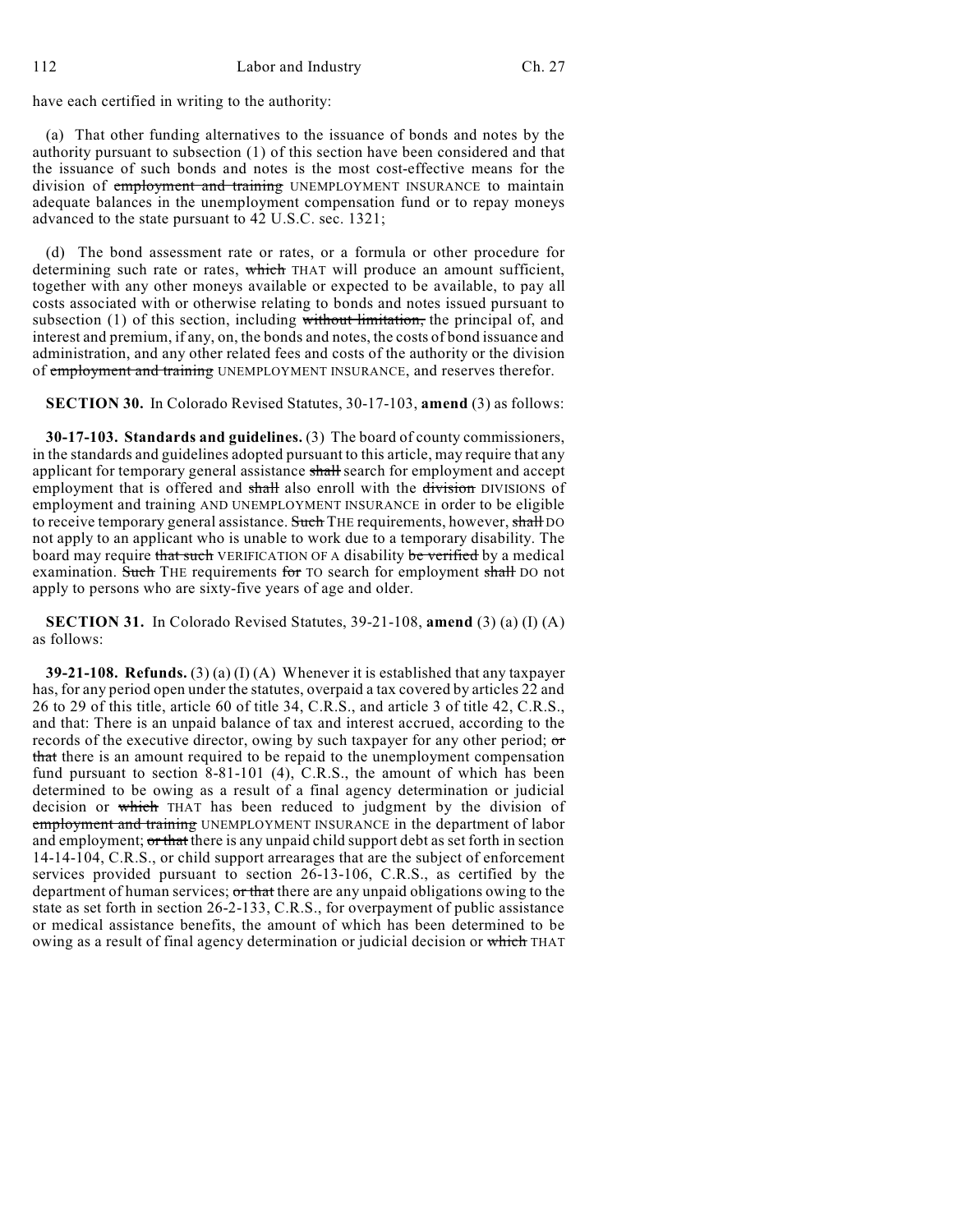has been reduced to judgment, as certified by the department of human services;  $\sigma$ that there is any unpaid loan or other obligation due to a state-supported institution of higher education as set forth in section 23-5-115, C.R.S., the amount of which has been determined to be owing as a result of a final agency determination or judicial decision or which THAT has been reduced to judgment, as certified by the appropriate institution;  $\sigma r$  that there is any unpaid loan due to the student loan division of the department of higher education as set forth in section 23-3.1-104 (1) (p), C.R.S., the amount of which has been determined to be owing as a result of a final agency determination or judicial decision or which THAT has been reduced to judgment, as certified by the division;  $\sigma$ r there is any unpaid loan due to the collegeinvest division of the department of higher education as set forth in section 23-3.1-206, C.R.S., the amount of which has been determined to be owing as a result of a final agency determination or judicial decision or which THAT has been reduced to judgment; or that there is any outstanding judicial fine, fee, cost, or surcharge as set forth in section 16-11-101.8, C.R.S., or judicial restitution as set forth in section 16-18.5-106.8, C.R.S., the amount of which has been determined to be owing as a result of a final judicial department determination or certified by the judicial department as a judgment owed the state or a victim; or that there is any unpaid debt owing to the state or any agency thereof by such taxpayer, and which THAT is found to be owing as a result of a final agency determination or the amount of which has been reduced to judgment and as certified by the controller; or that the taxpayer is a qualified individual identified pursuant to section 39-22-120 (10) or 39-22-2003 (9), so much of the overpayment of tax plus interest allowable thereon as does not exceed the amount of such unpaid balance or unpaid debt shall MUST be credited first to the unpaid balance of tax and interest accrued and then to the unpaid debt, and any excess of the overpayment shall MUST be refunded. If the taxpayer elects to designate his or her refund as a credit against a subsequent year's tax liability, the amount allowed to be so credited shall MUST be reduced first by the unpaid balance of tax and interest accrued and then by the unpaid debt. If the taxpayer filed a joint return, the executive director shall notify the taxpayer's spouse that the portion of the overpayment that is generated by the spouse's income shall WILL be refunded upon receipt of a request detailing said amount. As used in this section, unless the context otherwise requires, "agency" includes state-supported institutions of higher education.

**SECTION 32.** In Colorado Revised Statutes, 39-21-113, **amend** (8) as follows:

**39-21-113. Reports and returns - repeal.** (8) Notwithstanding the provisions of this section, the executive director of the department of revenue may provide the division of employment and training UNEMPLOYMENT INSURANCE with any information obtained pursuant to this section and, in connection therewith, may enter into an agreement with the division of employment and training UNEMPLOYMENT INSURANCE providing for payment of the costs incurred in connection with supplying the information and providing for periodic updating of the information supplied. Information thus supplied to the division of employment and training shall be UNEMPLOYMENT INSURANCE IS subject to the rules of confidentiality set forth in section 8-72-107 (1), C.R.S., to the same extent as information supplied by employers to the division of employment and training UNEMPLOYMENT INSURANCE.

**SECTION 33. Act subject to petition - effective date.** This act takes effect at